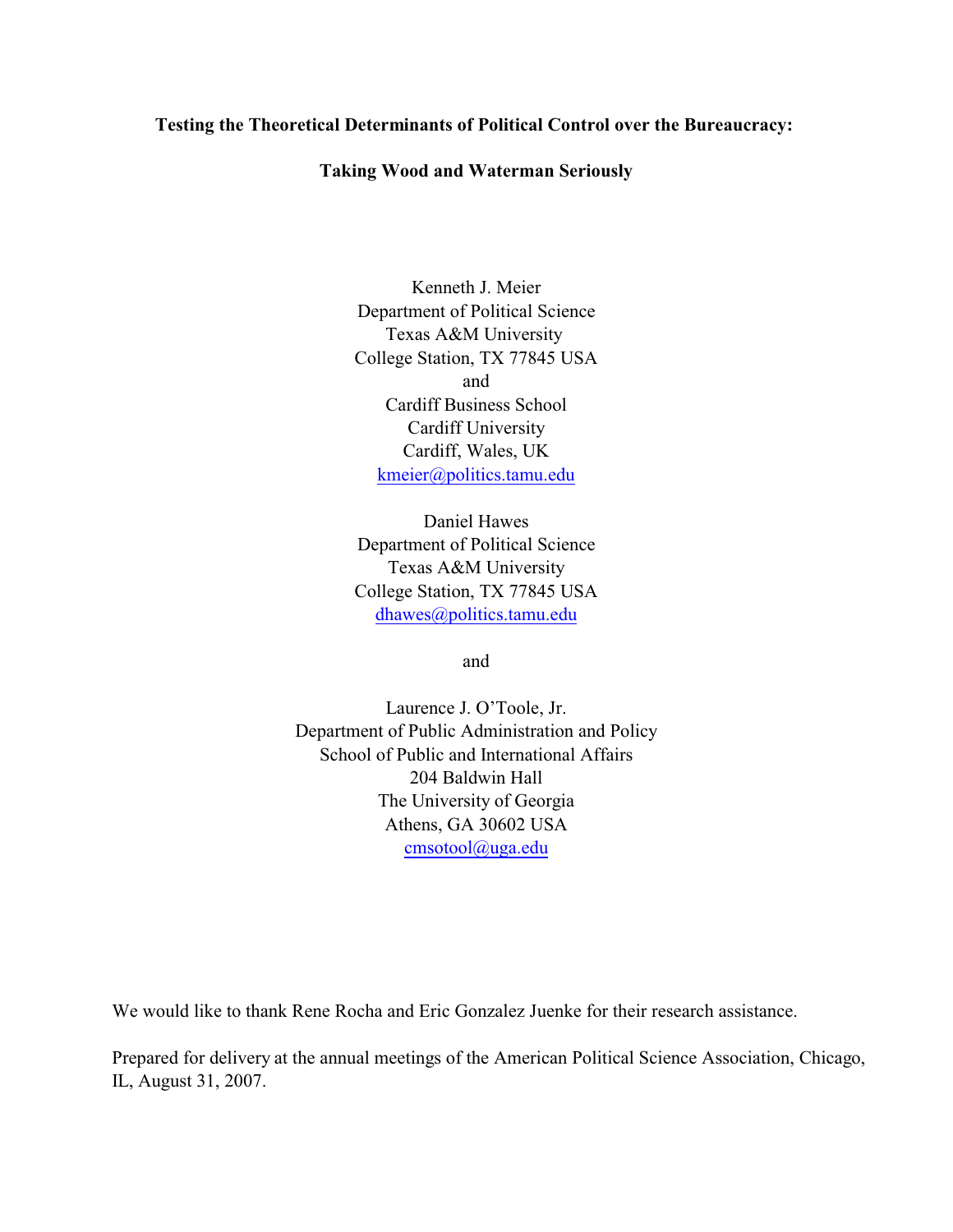# **Testing the Theoretical Determinants of Political Control over the Bureaucracy**: **Taking Wood and Waterman Seriously**

#### Abstract

After a series of sophisticated studies on the interface between bureaucracy and electoral institutions, Dan Wood, and Dan Wood along with Rick Waterman, concluded that it had been established that electoral institutions can control the bureaucracy, and research was now needed to move to the more interesting questions about what factors facilitate or limit this control. Since this call to arms, little progress has been made – probably because taking Wood's proposal seriously requires an extensive data set that measures a wide range of variables such as bureaucratic expertise, external political support for the bureaucracy, political preferences, clientele support, budget autonomy, and incentives – among others.

Using a unique data set of over 1000 public organizations, plus an interrupted time-series assessment of political control that is analogous to those used by Wood, this paper systematically tests several hypotheses about political control of the bureaucracy. All other things being equal, theory suggests that one would expect political control to be enhanced when a) bureaucrats share values with politicos; b) organizations exhibit relatively less cohesion, leadership, technical expertise, and external political support; and c) organizations are small, less complicatedly bureaucratic, and centralized. Resources available to the bureaucracy can also be expected to matter for political control. This paper tests a series of such hypotheses from spatial theory, Rourke's theory of bureaucratic power, and organization theory.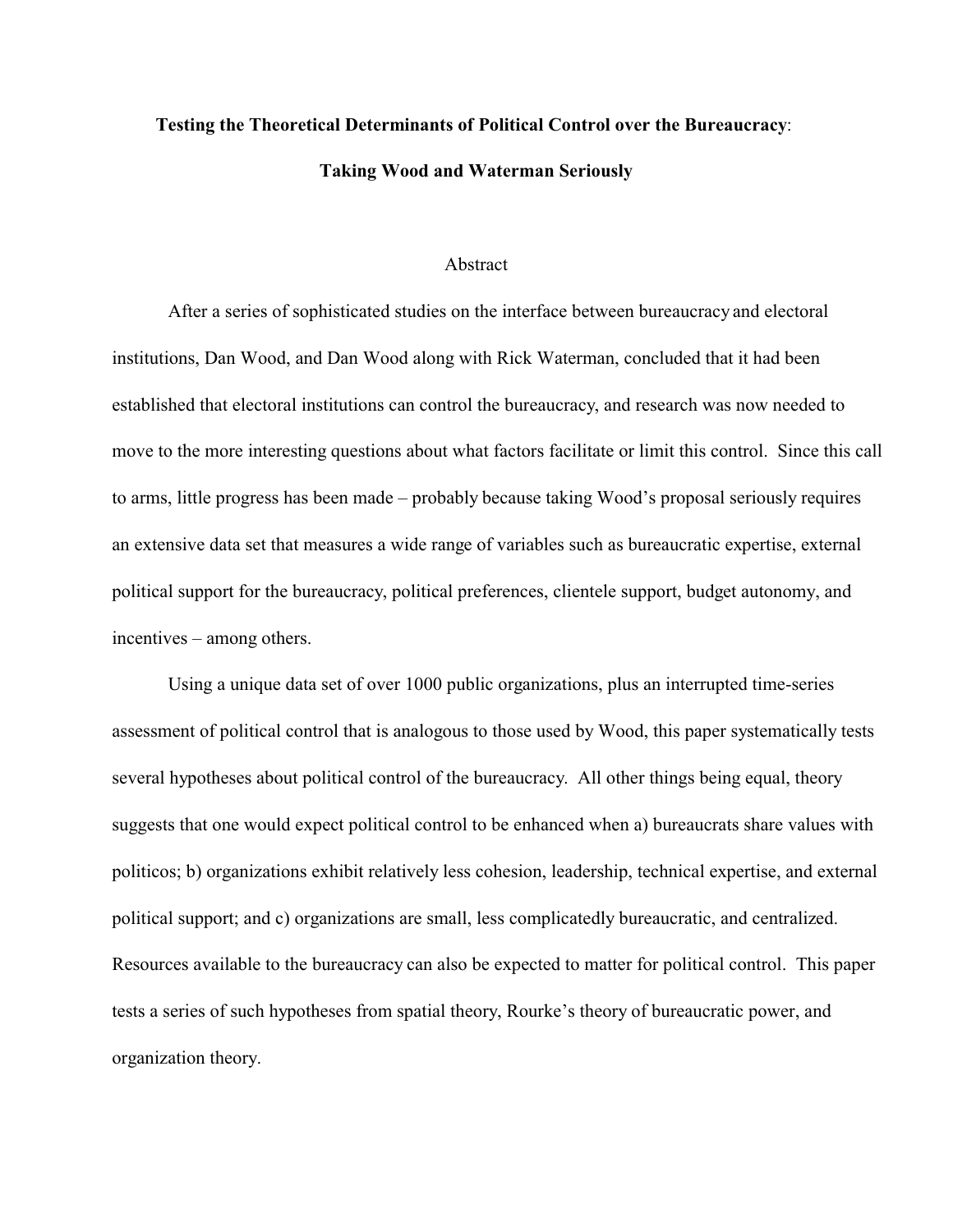#### **Testing the Theoretical Determinants of Political Control over the Bureaucracy:**

#### **Taking Wood and Waterman Seriously**

In 1991, Dan Wood and Rick Waterman ended their seminal study of political control of the bureaucracy with an unambiguous conclusion:

We believe this evidence for active political control is so strong that controversy should now end over *whether* political control occurs . . . . Future research should turn toward exploring the *determinants* of political control. (Wood and Waterman 1991: 822)

In the sixteen years since publication of this challenge, the Wood and Waterman agenda has not been systematically examined. Some authors have criticized the starkness of this conclusion (Eisner, Worsham, and Ringquist 2000) and others have added some supporting evidence to the initial conclusion (Balla 1998; Canes-Wrone 2003; Chaney and Salzstein 1998; Corder 1998; Krause 1996; Mete 2002; Ringquist 1995), but we have yet to see a systematic effort to examine this central question concerning the relationship between bureaucracy and electoral institutions.

Perhaps one reason why no one has taken up the mantle of Wood and Waterman is the high standard for evidence that they themselves set for the field. What they term "political control" and others might term "political influence" was measured as a relationship rather than a variable. Using long time series of agency actions, Wood and Waterman constructed sophisticated models to control for past history of the agency, and then via intervention analysis determined if a political action (an executive appointment, a budget cut, a legislative hearing, etc.) was significantly related to a change in agency actions. The strength of the Wood and Waterman test is that they used seven federal regulatory agencies, and differences among these agencies and the political actions in regard to the agencies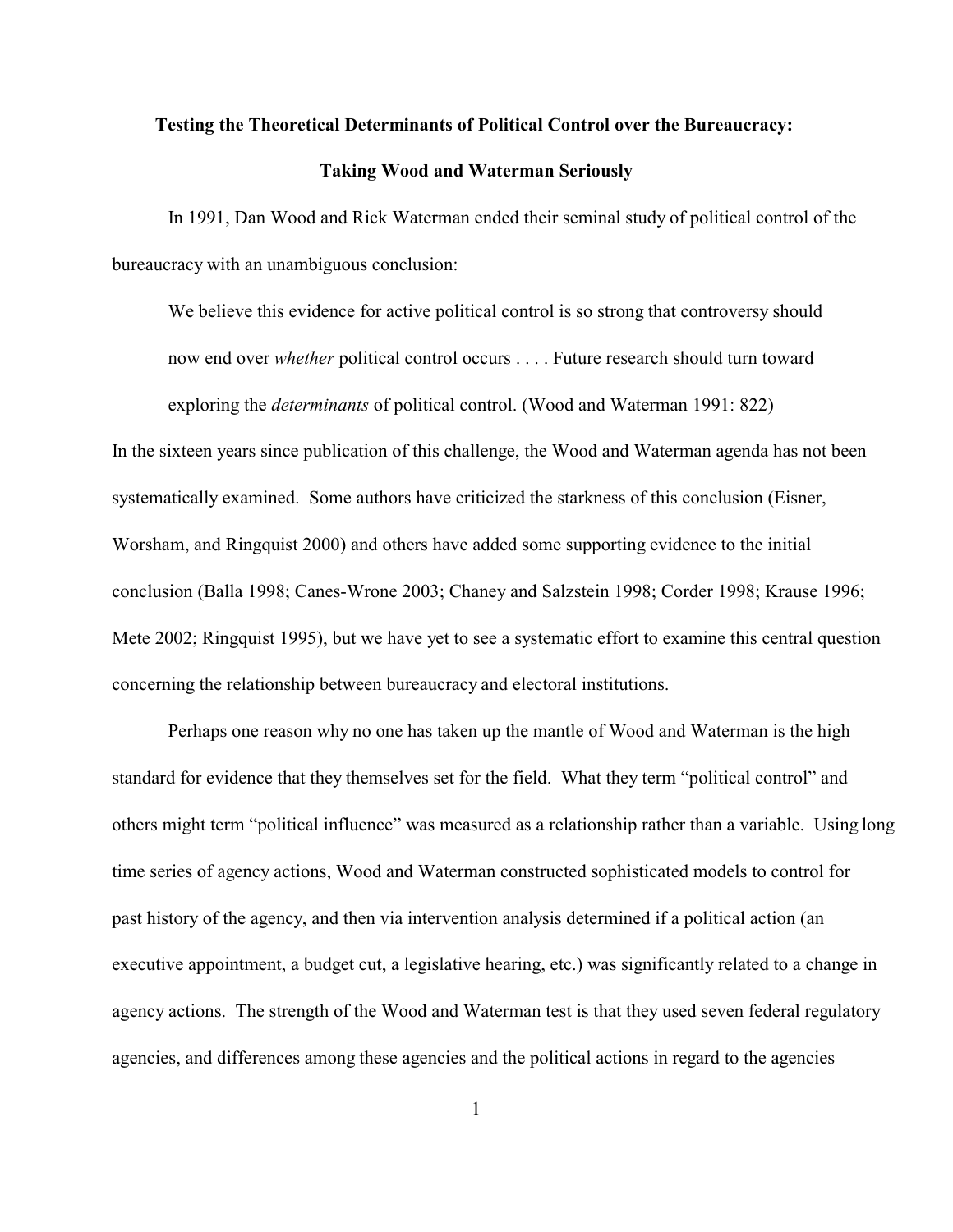provided leverage on determining the covariates of political control.

Wood and Waterman (1991;1994) focus primarily on political variables, given their interest in demonstrating political control. They recognize, however, that differences in bureaucratic agencies would explain much of the variance in the interface between bureaucracy and electoral institutions. Among the bureaucratic variables they suggest are the centralization of the agency decision processes, agency resources, bureaucratic structure, mission complexity, and agency constituencies (Wood and Waterman 1991, 822-3). Because many of these variables are relatively constant within a single agency over a short period of time, the obvious design is to collect data on numerous agencies that vary on these dimensions and then determine how these variables influence the relationship between political action and bureaucratic response. Given the extensive effort needed to construct even a single long time-series of agency actions, it is little wonder that no one has undertaken the Augean task of compiling a data set capable of extending the work of Wood and Waterman.

This paper seeks to take the research agenda of Wood and Waterman seriously and to create a data set capable of extending their work in some theoretically interesting directions. We do this by giving up some of the advantages of long time series on a small number of agencies in exchange for shorter time series for a much larger number of agencies. This approach sacrifices some of the richness of the variables that relate to the electoral institutions but compensates with a series of bureaucratic variables with sufficient variation to allow systematic hypothesis testing. First, the paper presents the logic of analysis in the Wood and Waterman studies to illustrate its general character. This section also then shows how political control is represented by a relationship and that variations in that relationship are the key to theoretically informed analysis. Second, a large pooled time-series data set of 1000+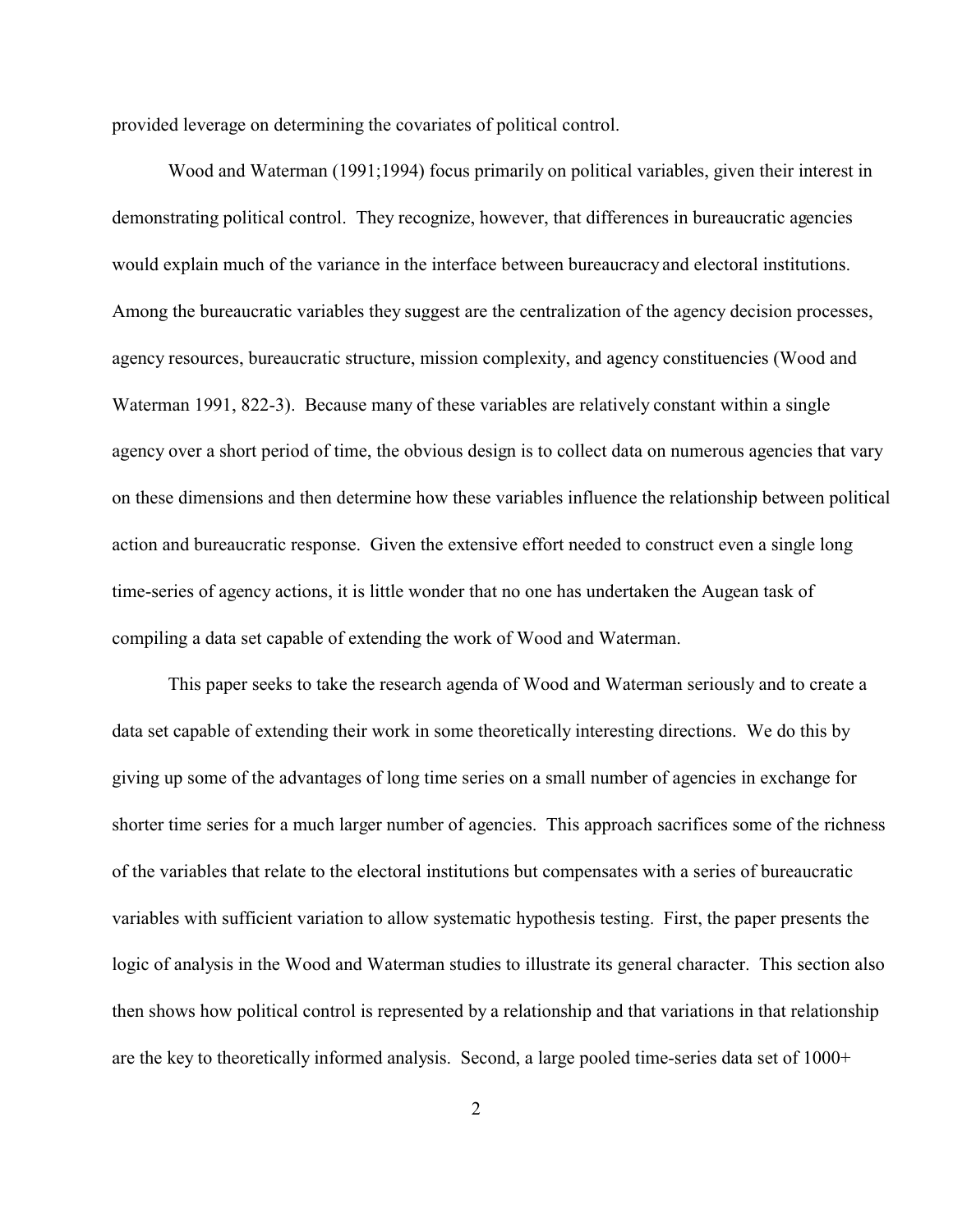agencies over a nine-year period is introduced along with definitions of key variables. Third, we then augment the Wood and Waterman findings by a systematic examination of three theoretical perspectives – spatial modeling, the political theory of Francis Rourke, and organization theory. Finally, we offer conclusions about the relationship between bureaucracy and elected officials and set out suggestions for future research.

#### **The Logic of Political Control**

Wood and Waterman (1991; 1993; 1994) and the previous work of Dan Wood (1988, 1990; 1992; Wood and Anderson 1993) use a simple but elegant design for assessing political control over the bureaucracy. They start with a time series of agency actions (generally outputs rather than outcomes) Y and seek to explain current values of  $Y_t$  with past values of Y using accepted time-series techniques as follows:

$$
Y_{t} = \beta_{1}Y_{t\text{-}1} + \epsilon
$$

Although the above equation is a simple autoregressive model, in practice Wood and Waterman use elaborate ARIMA models to account for history; the actual dependent variable, as a result, may be transformed via differencing or other manipulation. To this model, they can add a vector of control variables (X) that are thought to also be important to determining outputs, such as resource levels or the political ideology of the relevant oversight committee.

$$
Y_t = \beta_1 Y_{t-1} + \beta_2 X_{t-1} + \epsilon
$$

Finally, Wood and Waterman create a political intervention variable Z that represents the appointment of a new administrator or some other political attempt at exerting control over the bureaucracy.

$$
Y_t = \beta_1 Y_{t\text{-}1} + \beta_2 X_t + \beta_3 Z_t + \epsilon
$$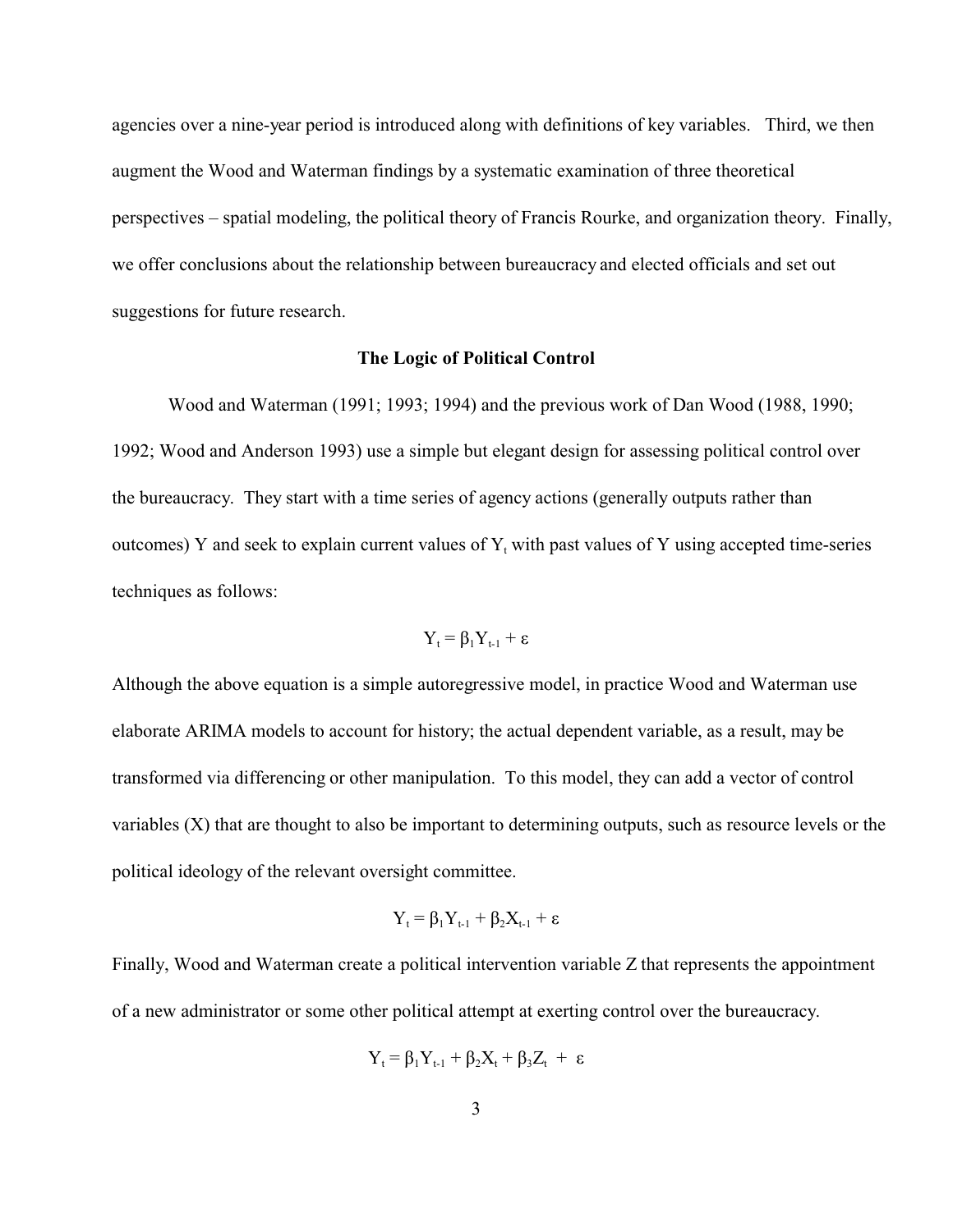A significant  $\beta_3$  coefficient, or a correlation between political factors and subsequent agency action, is then taken as evidence of political control over the bureaucracy. The simplicity of this general model should not be taken to imply that the actual models take precisely this form. The interventions are generally estimated with complex nonlinear functions, and such equations present significant modeling challenges to deal with serial correlation and other problems.

How might one transform this general model of political control into one that can assess the determinants of political control? After all, assessing the determinants of a variable generally means treating it as a dependent variable and modeling it. In the present case, the concept of interest – control – is a relationship between an intervention and agency outputs, subject to extensive controls. This model suggests that if we are interested in whether some other variable, W, influences the control relationship, then we are interested in whether or not the size of the political control relationship increases as the value of W increases (or decreases). In short, we expect W to augment the relationship between Z and Y as follows:

$$
Y_t = \beta_1 Y_{t\text{-}1} + \beta_2 X_t + \beta_3 Z_t + \beta_4 Z_t W_t + \epsilon
$$

By augmenting the relationship, we mean that the conditioning  $(\beta_4 Z_t W_t)$  term will increase the impact of the intervention in a theoretically predicted direction. That is, if our theory contends that the variable in question should increase political influence, we would expect the  $\beta_4$  coefficient to be positive. If our theory contends that the variable in question limits political influence, then we would expect the  $\beta_4$ coefficient to be negative. The predicted direction is derived from theory. Because we examine nine dependent variables in this paper, we generate nine bits of information relevant to each of our hypotheses.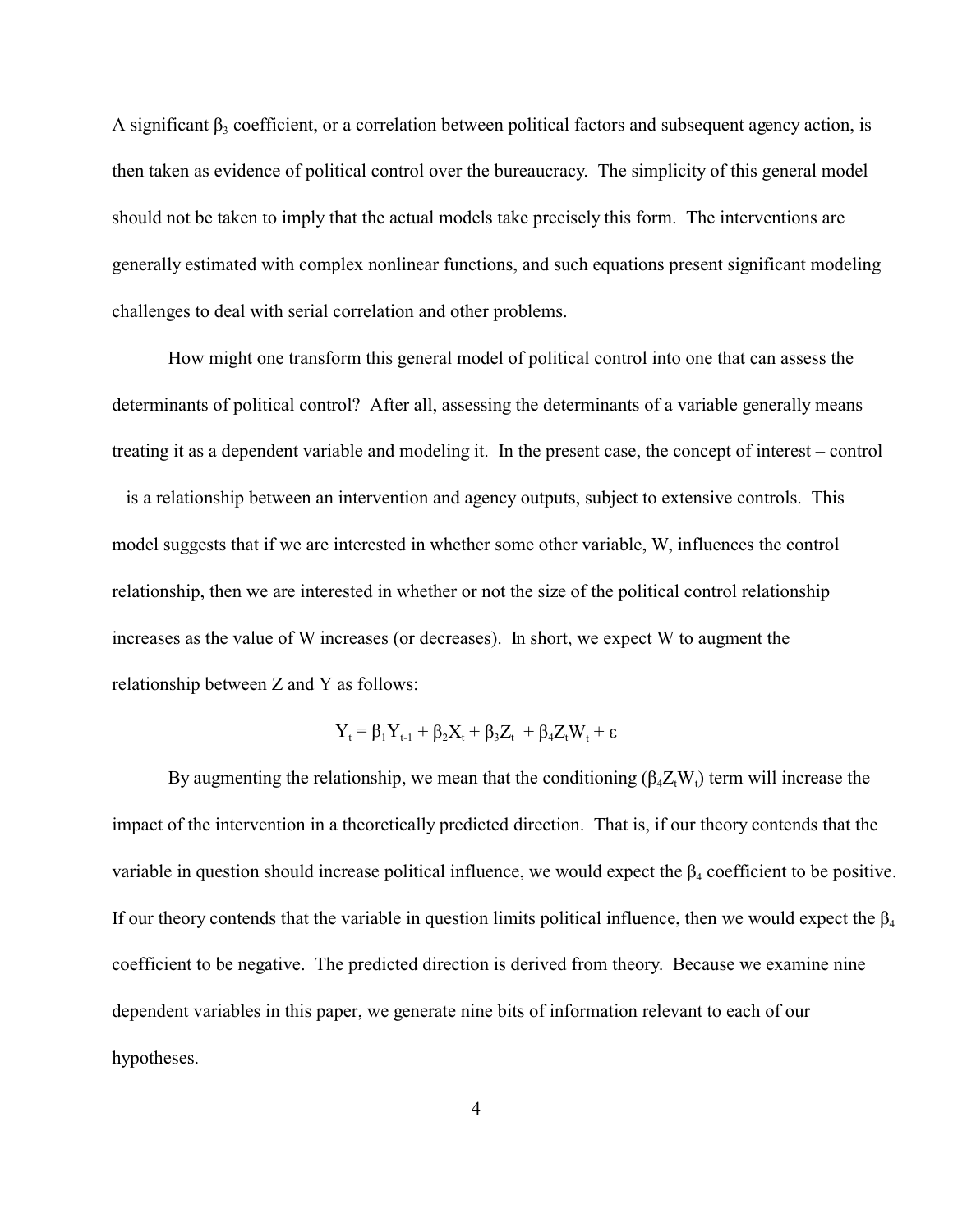#### **Defining Political Control**

Wood and Waterman's previous work gives us a working definition of political control or political influence. A significant correlation between agency actions and political preferences serves to indicate political influence if adequate controls are in the model for the history of the agency and other relevant factors. Our specific study in this paper of Texas school districts uses Latino school board members and policies or programs that benefit Latino students. We take the relationship between Latino school board members and educational outcomes for Latino students as an indicator of political influence. Previous studies of legislatures (Hero and Tolbert 1995; Kerr and Miller 1997; Vigil 1997; Espino 2003) and bureaucracies (Hindera 1993; Meier and Stewart 1991; Selden 1997) have examined the ability of Latino legislators to make decisions that benefit Latinos in general. In both sets of studies descriptive/passive representation (being a Latino) was associated with substantive/active representation (actions that benefit Latino citizens).

# **Measures and Data**

# **The Data**

The units of analysis are 1043 public school districts in Texas for the years 1993 to 2001. Because data are reported only when at least five students in a district meet the reporting criterion (e.g., at least five Latino students taking an AP exam) and we lag the dependent variable, the actual number of cases varies from 7,713 for student attendance to 318 for advanced placement exam pass rates. More general indicators, such as attendance and performance on the required state test, have the most cases; indicators of elite performance, such as SAT scores or Advanced Placement (AP) classes, have the fewest. In addition, some outcome indicators were not collected in the earlier years of the data set.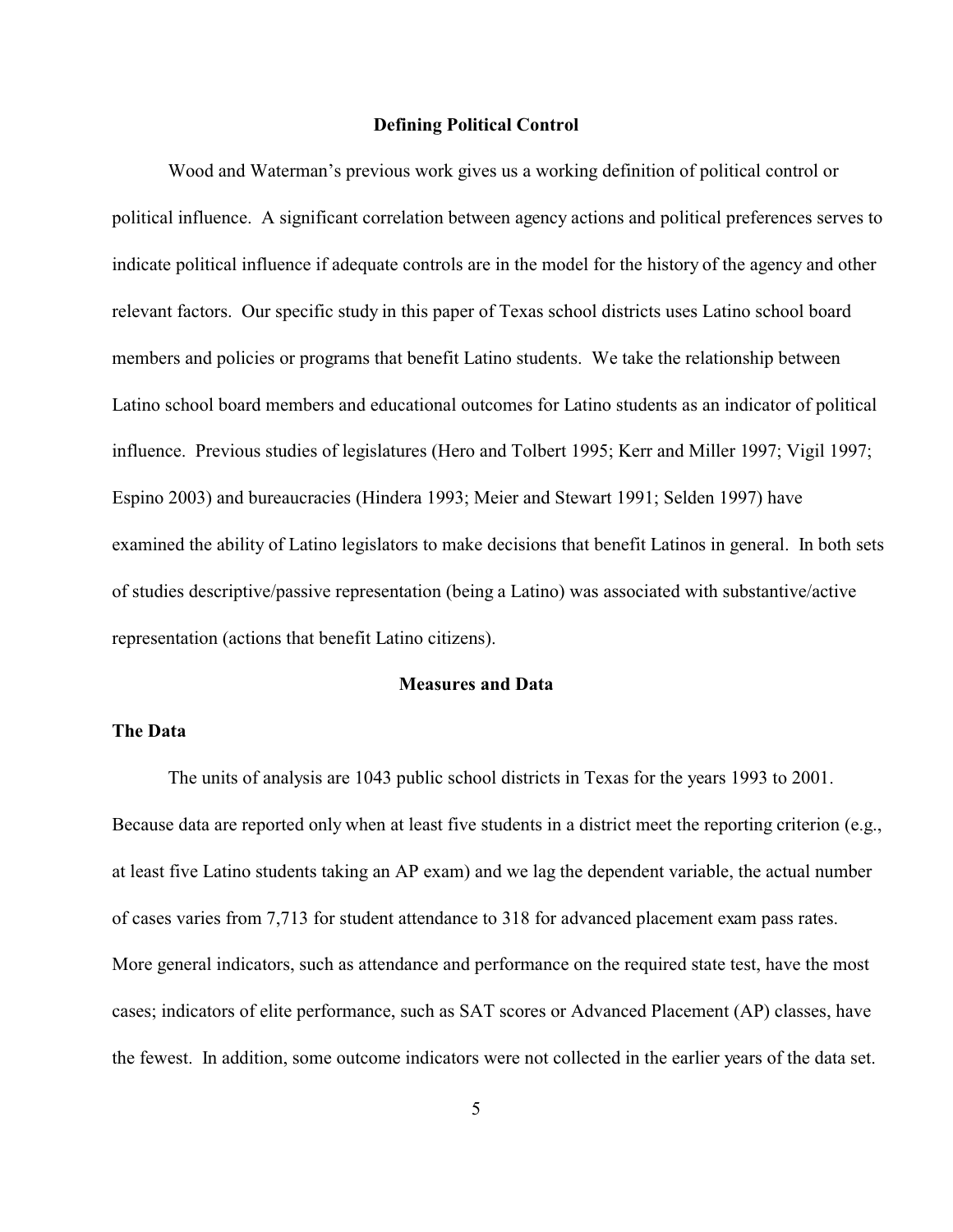All data were taken from the electronic files of the Texas Education Agency and cleaned for obvious errors.

A pooled time-series data set such as this one can be affected by problems with serial correlation and heteroscedasticity (Stimson 1985; Baltagi 1995; Beck and Katz 1995). Because the work in this area has for the most part been analyzed with dynamic specifications, we have opted to lag the dependent variable in all regressions. This process creates a set of fixed effects for each of the units of analysis that was able to generate an error pattern without serial correlation (see Beck 2007; Beck and Katz 2007).<sup>1</sup> Tests showed only minimal levels of heteroscedasticity; re-estimating the equations with Huber-White standard errors produced similar results.

Although most studies of political control do not justify the representativeness of their cases, little will be gained in the study of bureaucracy without an explicit consideration of organizational characteristics and how they compare to those of other bureaucratic units. School districts, the most common type of U.S. public bureaucracy, employ more individuals than any other kind of government organization. School districts in Texas are highly diverse, as one might expect in a heterogeneous state that contains approximately one of every 14 districts in the United States. Districts in the data set cover the gamut from urban to rural, rich to poor, monoracial to multi-racial.

As organizations, school districts are highly professional, decentralized organizations with a great deal of discretion vested in street-level bureaucrats. They fit Wilson's (1989) definition of craft

<sup>1</sup>The autoregressive coefficients indicate that these series are clearly stationary (ranges from .58 to .19) so that differencing the series would induce substantial serial correlation (likely of a moving average nature). We also replicated the results using individual dummy variables for each of the years and got similar results.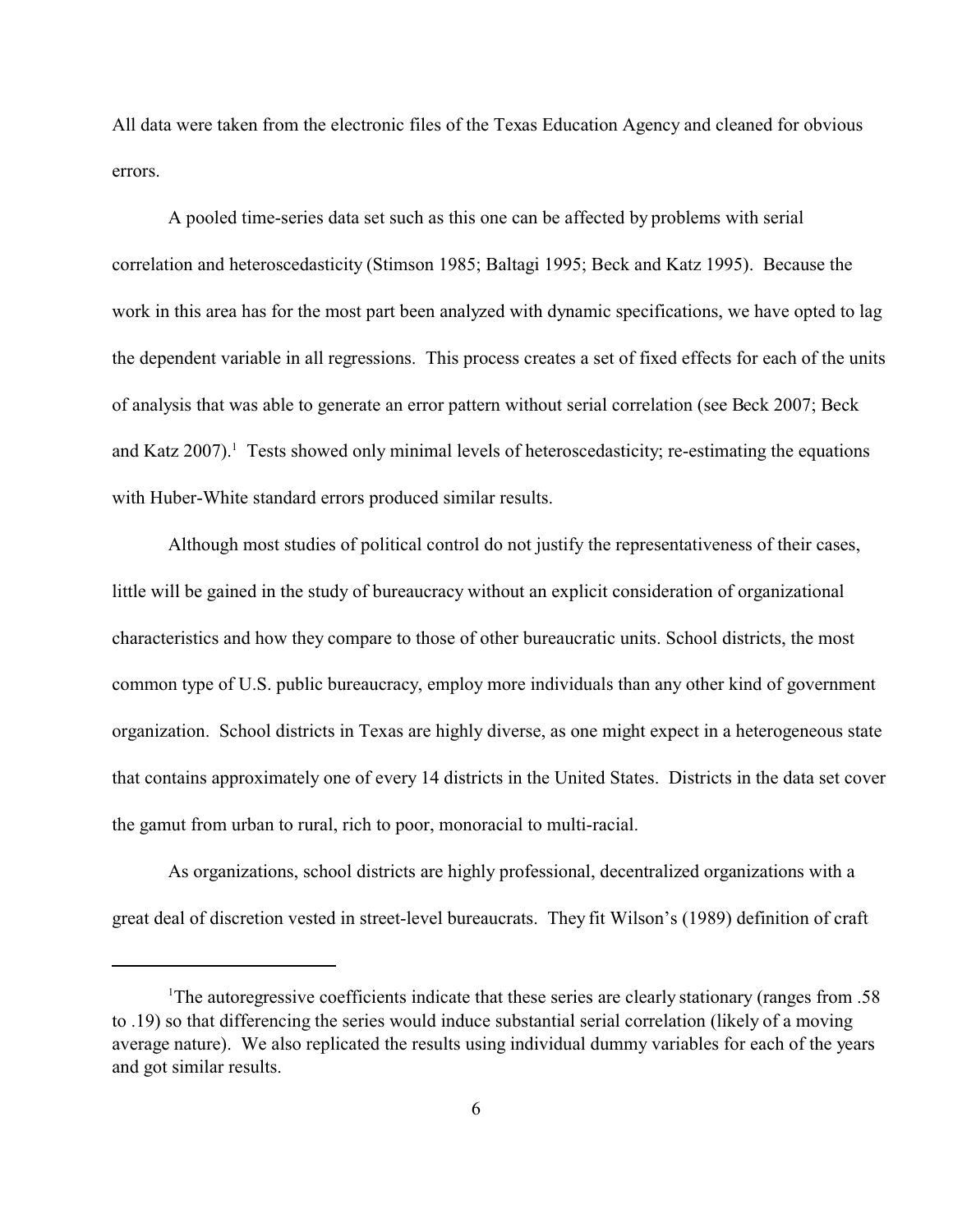organizations. While such organizations have characteristics that appear to advantage bureaucrats in their interactions with politicians (e.g., professional expertise, decentralized structures, a craft-like technology), they also entail governance structures that facilitate political control. All districts but one in this study are independent school districts governed by an elected school board.<sup>2</sup> The school board appoints the chief operating officer (the superintendent), establishes the agency budget (as well as the tax rate), determines educational policy issues such as curriculum, and oversees the operations of the school systems.<sup>3</sup> Because school districts tend to be flat organizations, the distance between school board members and a teacher actually delivering services is relatively small. The transaction costs of attempting to influence the bureaucracy, as a result, should be less than for organizations where politicians have to penetrate several layers of hierarchy to influence the appropriate bureaucrats. Earlier research found that proximity to political overseers enhances control (Chaney and Salzstein 1998; see also Scholz, Twombly, and Headrick 1991); these sorts of local districts, therefore, should be good contexts for picking up political influences. Furthermore, as special districts executing only one type of policy, school districts permit political leaders to pay focused and sustained attention to control and performance in a single policy field without competition from a range of unrelated policy matters. Finally, no separation-of-powers issues arise to complicate the principal-agent link. The theoretical sensitivity of school districts to political influence, we feel, makes them the ideal venue for investigating

 ${}^{2}$ A dependent school district has a school board appointed by another entity (e.g., the Mayor, the city council) and does not have independent taxing powers.

<sup>&</sup>lt;sup>3</sup>Unlike some states that permit voters to act on district budgets, Texas vests this authority fully with the school board. Voters can only play a role in two instances: school bond referenda and school board elections. Such structures are similar to those that operate in most models of overhead democracy.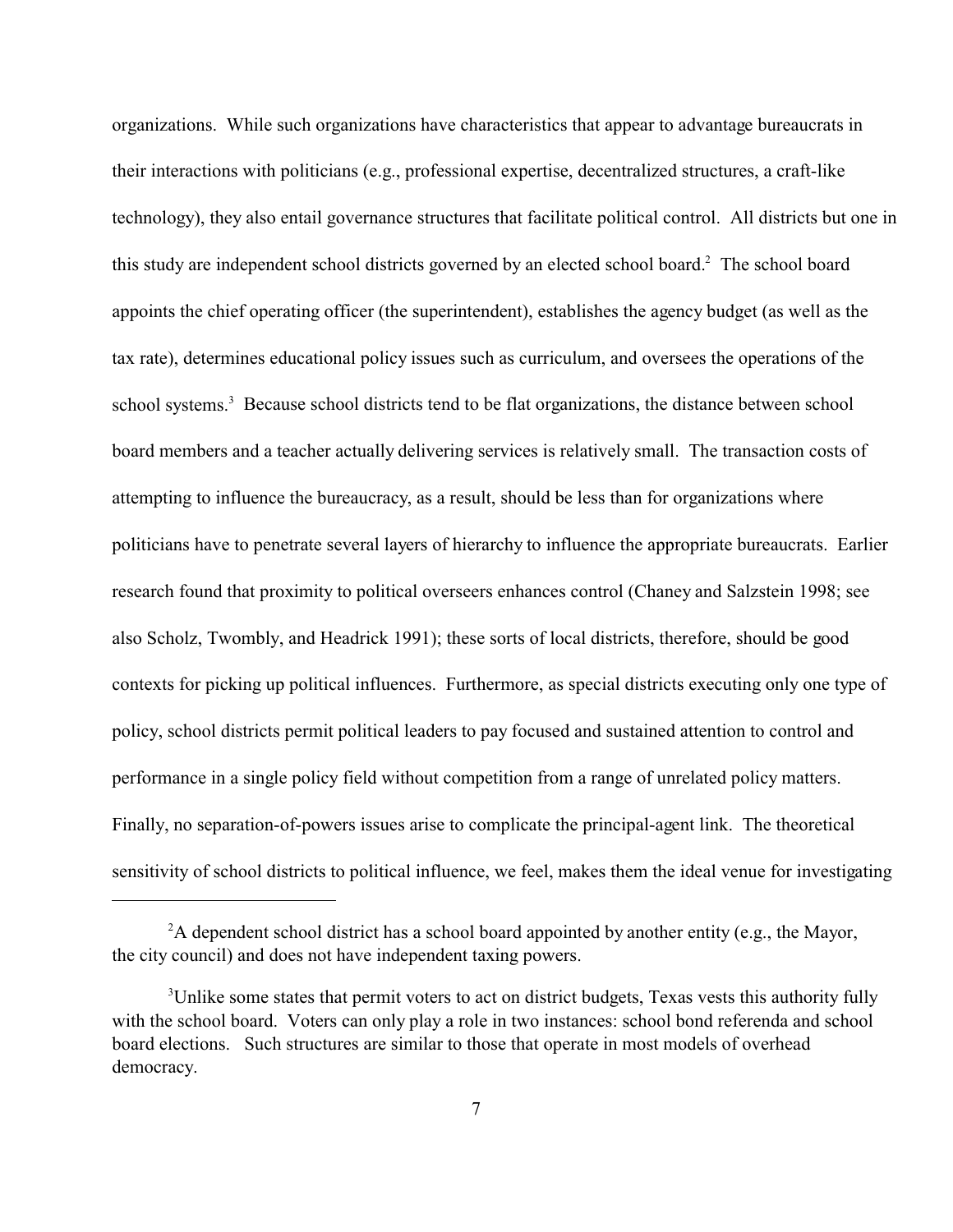political control questions.

# **Representation: The Values' Surrogate**

If we assume, as the empirical literature finds, that Latino school board members seek to improve the educational opportunities of Latino students, then the simple percentages of school board members who are Latino provide good measures of political preferences concerning Latino students. Is ethnicity a good surrogate to measure values in this situation? We believe that the ethnicity of school board members offers a suitable and perhaps superior alternative to those employed in past studies, which have used primarily interest group scores, partisan percentages, or budgetary shifts as proxies for political preferences (See Scholz and Wei 1986; Scholz, Twombly and Headrick 1991; Wood 1988; Balla and Wright 2001;Wood 1990; Ringquist 1995; Carpenter 1996; Krause 1996). While these are not necessarily flawed measures of political preferences, they are also not theoretically or empirically superior to ethnicity as a proxy for values. An extensive public opinion literature has demonstrated that Latinos hold political attitudes different from those of Anglos (Cain and Kiewiet 1984; de la Garza et al. 1992; Gimpel and Kaufmann 2001; Hood, Morris, and Shirkey 1997; Leal 2002; 2004; Martinez-Ebers et al. 2000); these differences grow substantially when the issue is salient to the Latino community – as with matters such as bilingual education, immigration, or affirmative action (Leal 2004; Espino 2004). While Latinos or any other group are not monolithic in attitudes, they do show a sufficient degree of consistency on key issues. Even the Cuban-American population, which differs significantly on foreign policy issues (primarily focused on Cuba), shares issues positions with other Latinos on domestic issues. This commonality of interests is likely to be particularly evident when the outcomes being studied directly affect clients of the same ethnicity, as they do in this study.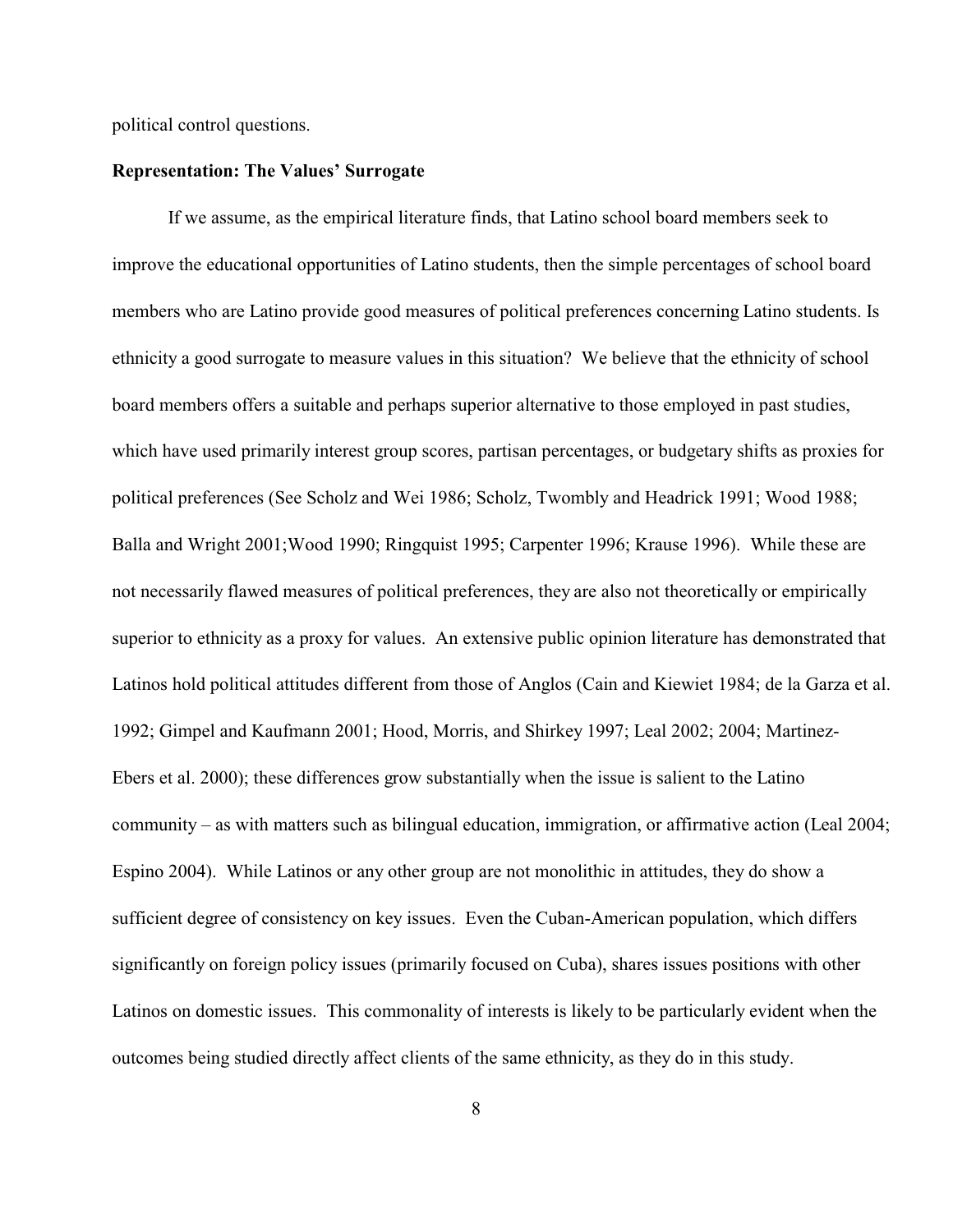We constructed the school board ethnicity variable by using information from the U.S. Census, the Texas Association of School Boards, the National Association of Latino Elected Officials, and an original survey (see appendix A for specifics). All other data were taken from the Texas Educational Agency (TEA). Between 1993 and 2001 the average school district in Texas had 9.2% Latino board members  $(s = 21.3)$ .

## **Dependent Variables**

Public bureaucracies have multiple goals (Downs 1967; Simon 1947; Thompson 1967), and school districts are no exception. Even if one ignores the broader educational objectives of creating democratic citizens and focuses solely on student performance, school systems provide numerous programs aimed at a wide variety of goals – ensuring attendance, preventing dropouts, mastering basic skills, preparing students for college, etc. Even though some goals might be held in higher regard than others, Latino politicians are likely concerned with Latino student performance relative to all these goals. To provide as complete a view as possible, this study uses nine different performance indicators for Latino students.

At the low end of the performance scale, students need to attend school to gain any benefits from the process. Our measure is the percentage of Latino students attending class. We also considered using dropout rates but decided not to do so owing to the quality of the data. Dropout data in general are problematic; student populations are highly mobile, and schools may not know if a student has dropped out of school rather than moved and have little incentive to find out. In addition, at least one major school district in our sample (Houston ISD) was caught reporting false dropout data in 2003.

9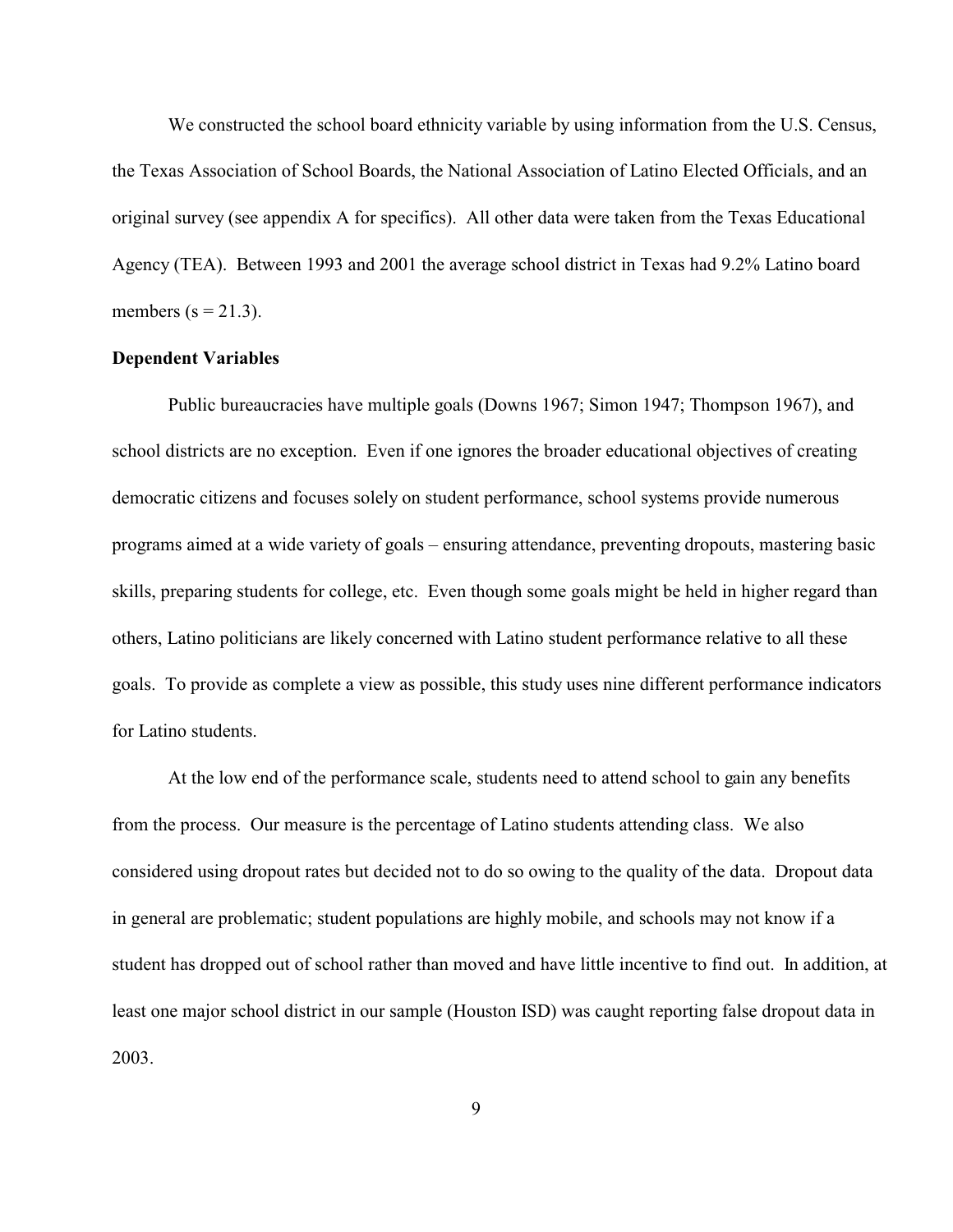Basic skills achievement tests are a moderate-level goal for school districts. Texas, during this time period, administered the Texas Assessment of Academic Skills (TAAS) to students in grades 3 through 8 and as an exit exam.<sup>4</sup> Our performance measure is the percentage of Latino students who passed all of the various TAAS tests (e.g., math, reading, writing, etc.) at all grade levels.

Within a school system, the quality of education will vary from school to school and classroom to classroom. To tap some of this variation in educational quality, we use three indicators: the percentage of Latino students who gain access to advanced classes, the percentage who take advanced placement (AP) classes, and the percentage who pass advanced placement exams. AP classes are designed to be college-level classes; students who take these classes and pass the national exam with a grade of 3 or higher may get college credit depending on policies at specific colleges and universities.

For top-end indicators, we include four measures of college preparation. These include the percentage of Latino students who take either the ACT or SAT exam, the average Latino SAT score, the average Latino ACT score, and the percentage of Latino students who score above 1110 on the SAT or its ACT equivalent (defined by the state of Texas as an indicator of potential college success). Students who do not take either exam are unlikely to attend college. Texas has large percentages of students take both the SAT and the ACT so that results are generally not affected by the performance of a small number of students.

The nine performance indicators for Latino students are clearly distinct from each other. The

<sup>&</sup>lt;sup>4</sup>The test was changed in 2003 to the Texas Assessment of Knowledge and Skills (TAKS). Results of the two exams are highly correlated.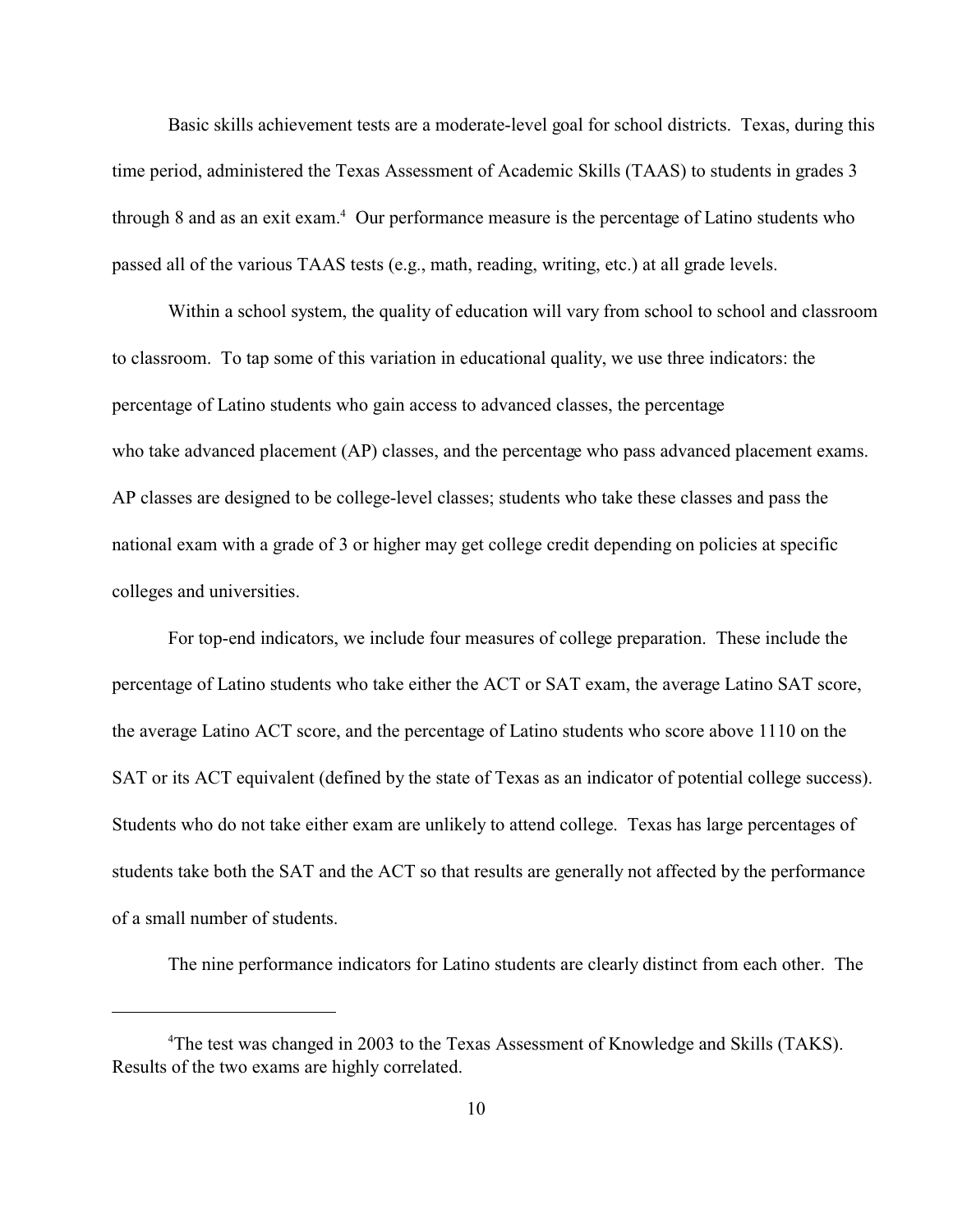average of the 26 intercorrelations between the indicators was only .18, and eight of the correlations were actually negative (albeit very small). A factor analysis of the nine indicators revealed three significant factors with no single factor accounting for more than  $34\%$  of the variance.<sup>5</sup>

The nine dependent variables include both policy outputs (advanced classes, taking the college boards) and outcomes (test scores). Some of these variables are more easily determined by policies and thus more amenable to the influence of political actors; others are jointly determined by a wide variety of forces and the influence of school boards is likely to be indirect and remote. This range in tractability is an advantage for studies of political influence because it allows one to assess the influence relationships in situations that vary substantially in terms of difficulty.

# **Control Variables**

Three distinct types of control variables are included in the analysis. The first is a lagged dependent variable. The standard empirical question in the political control literature derives from its longitudinal designs: Does bureau A change what it is doing at time t (versus t-1) after some political activity takes place. This control for history is usually done via either complex ARIMA modeling or by lagging the dependent variable (see Wood and Waterman 1994; Wood 1992). Because we have only nine years of data and thus could not generate ARIMA estimates of any reliability, we include a lagged dependent variable in all models. This procedure gives us a precise estimate of the autoregressive nature of the policy process.

<sup>&</sup>lt;sup>5</sup>The factor scores are not useful for analysis given the list-wise deletion of missing values. The factor analysis as a result is based on less than 4% of the total school districts (those with reportable data on every indicator).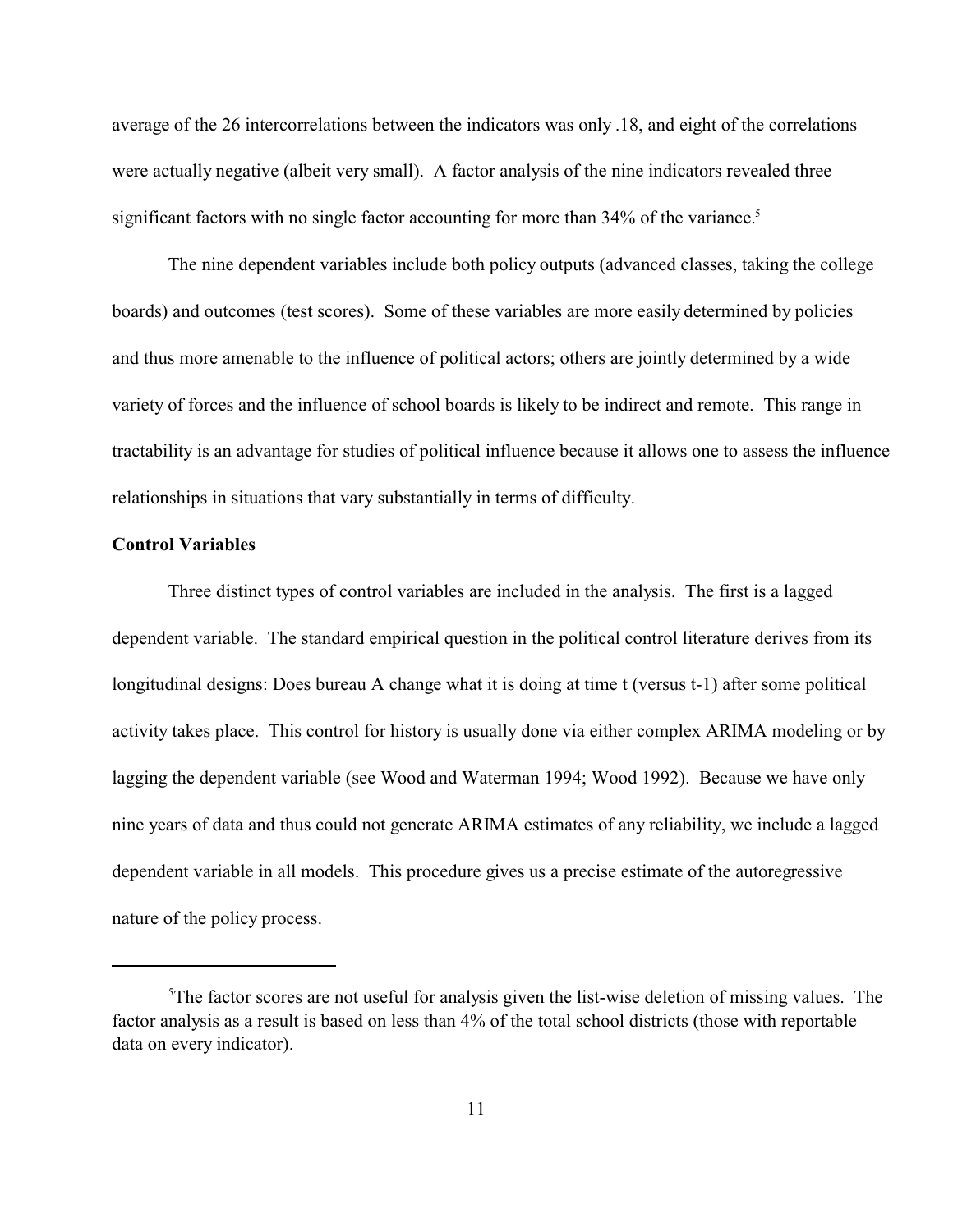The second control variable represents general school district performance. Some Latino student will do better simply because they attend better or more challenging schools. Because Latinos, especially recent immigrants, face a segmented labor market that discourages them from pursuing many professions, the literature also suggests the possibility that the pool of Latino teachers could be more talented than the pool of Anglo or black teachers (Meier, Wrinkle and Polinard 1999). Other studies argue that nondiscriminatory bureaucracies are more likely to be effective simply because they do not consider nonproductive factors such as race, gender or ethnicity (Becker 1993). Both arguments indicate that a control for non-Latino student performance might be appropriate, either because Latinos attend better schools or because Latino school board members could be associated with better performance for all students, not just performance by Latino students. For each indicator, therefore, we control for Anglo student performance on the same indicator (that is, for Latino SAT scores we include Anglo SAT scores in the model). This control requires that Latino school board members affect Latino students over and above the impact that they might have on Anglo students (see Weiher 2000).

The third set of controls are the standard production function variables (Hanushek 1996; Hedges and Greenwald 1996) and can be clustered into two groups: resources and constraints. Bureaucracies cannot influence outcomes without resources. Five resource indicators, all commonly used in education production functions, are included in all models: average teacher salary, per student instructional spending, class size, average years of teacher experience, and percentage of teachers who are not certified (see Burtless 1996). Three measures of constraints include the percentage of African American, Latino and poor students; the last-mentioned is measured by students eligible for free or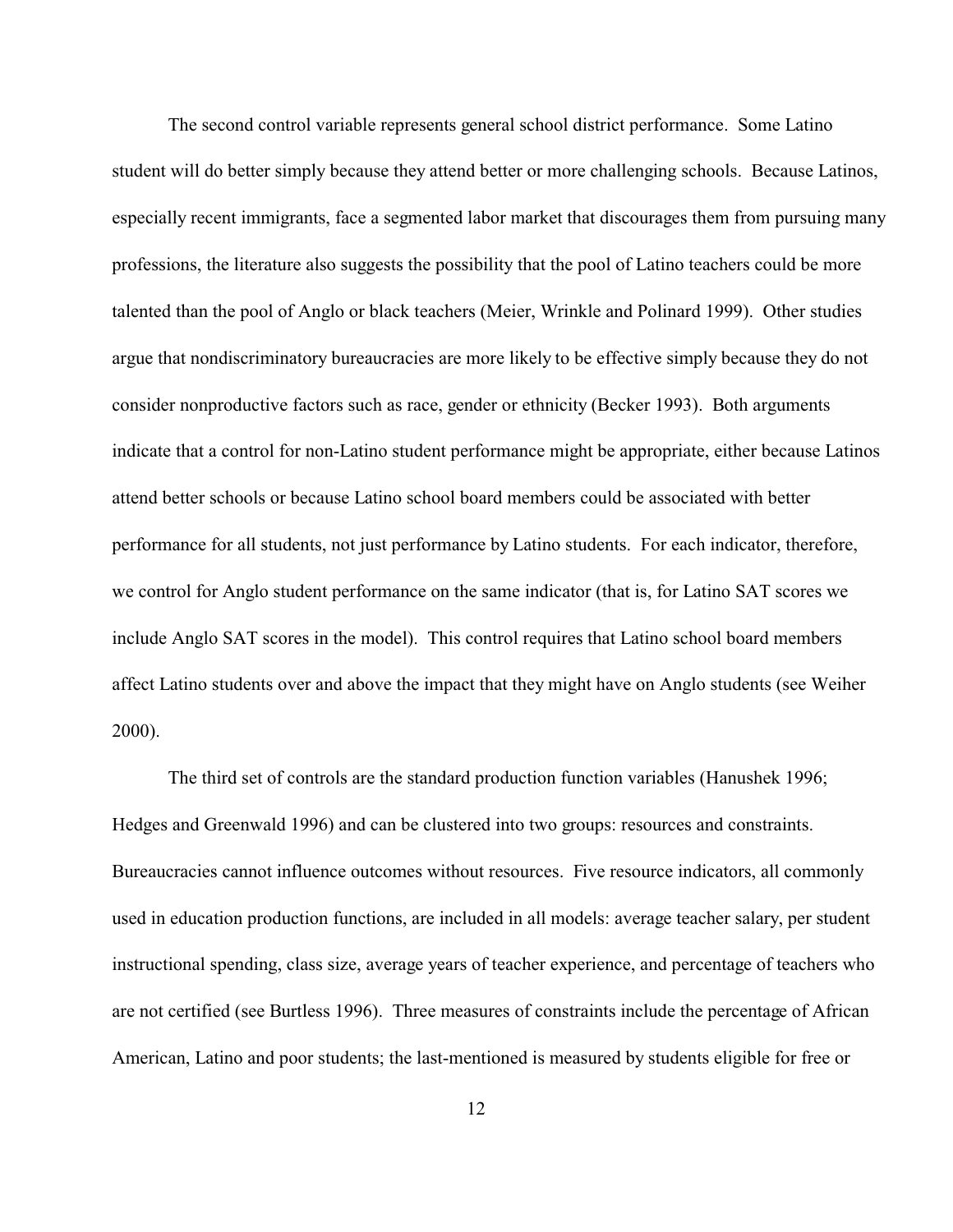reduced price school lunches.

Although the production function literature specifies directional hypotheses for each control variable, the actual direction of relationships in this study is not obvious. Because each equation controls for Anglo student performance, these control variables must affect Latino performance over and above their impact on Anglo performance. For teachers' salaries to matter, therefore, better paid teachers would need to benefit Latino students more than they benefit Anglo students. While there is a modest literature on differential impacts (Jencks and Phillips 1998), it indicates little consistency in regard to expectations. The controls should be viewed merely as an effort to make sure key factors are not left out of the model rather than to estimate precise impacts for each control variable.<sup>6</sup>

#### **Findings**

## **The Political Control Base Line**

Political influence over the bureaucracy, some would even suggest political control, is commonly demonstrated by showing that variables representing political factors are correlated with bureaucratic outputs or outcomes. To set a baseline for this argument, nine regressions were run with the full set of control variables and Latino school board membership as the political variable. The results appear in Tables 1 and 2.

## [Tables 1 and 2 about here]

The results suggest a fair amount of political influence on policy outcomes generated by the education system. Eight of the nine relationships are statistically significant and in the predicted

<sup>&</sup>lt;sup>6</sup>Similarly, we are not concerned with collinearity among the control variables.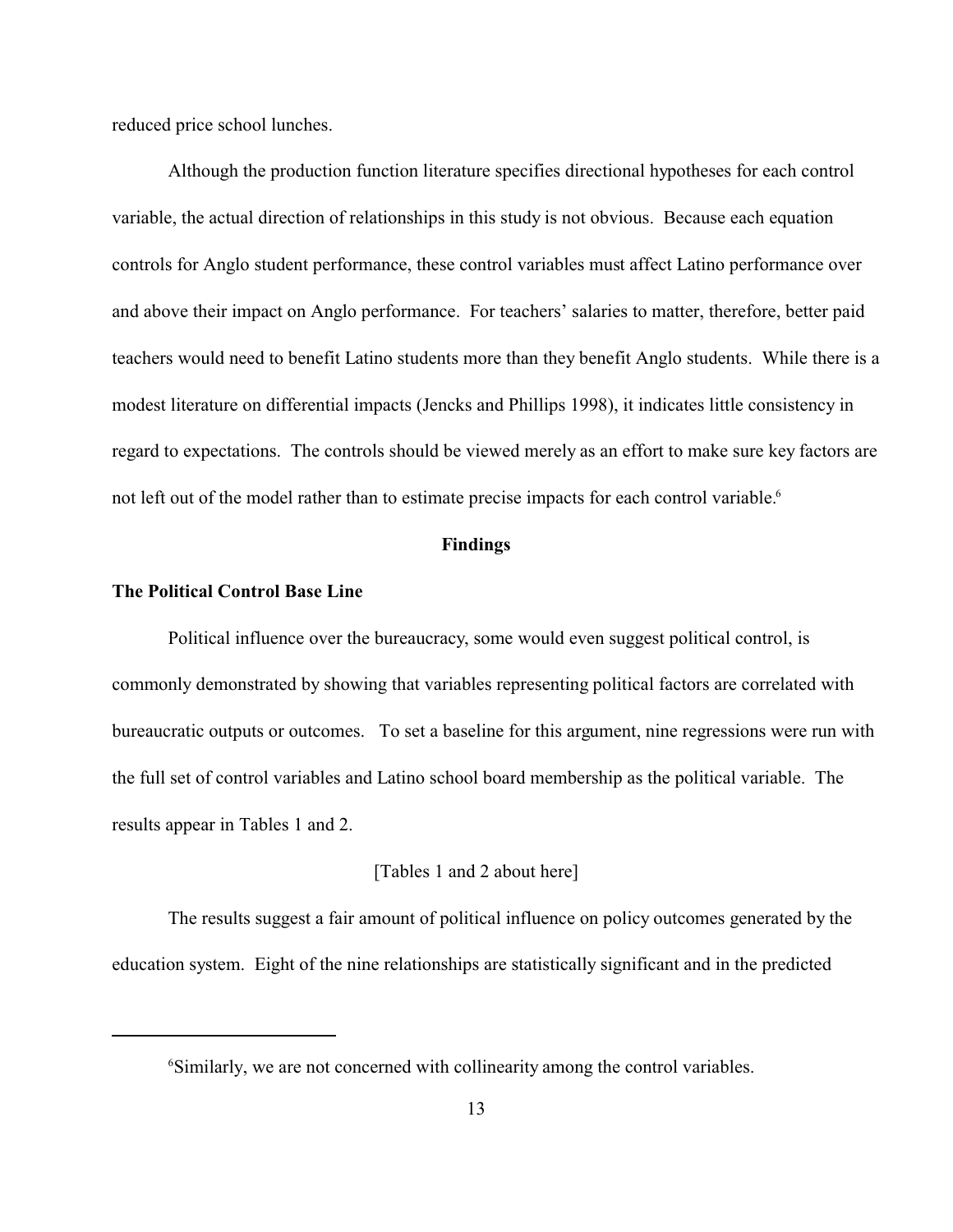direction. Greater Latino school board representation is associated with more Latino students passing the TAAS, attending school, taking advanced classes, taking AP classes, and taking college board tests. Latino representation is also positively related to Latino SAT scores, Latino ACT scores, and high college board scores (above 1110 on the SAT). In one case, passing advanced placement exams, the relationship is negative and significant. While some of the relationships are small, it would be unrealistic to expect massive impacts from political forces, given that most of the indicators are policy outcomes rather than policy outputs.<sup>7</sup> That is, for the most part these are not measures of what the bureaucracy does (an exception might be advanced classes and AP classes), but rather measures of actual changes in Latino student performance. Such a set of findings, given the difficulty in influencing such factors (Jencks and Phillips 1998; Burtless 1996), would be considered optimistic in the education policy literature and supportive in the political control literature.

We have demonstrated that Latino school districts are sensitive to a variable measuring political preferences in the presence of other variables. The next task is to illustrate that these equations can be used to determine the bureaucratic factors that facilitate or retard this political influence by examining equations that condition political values with these bureaucratic factors.

# **Spatial Theory**

Our first test is a relatively simple one to illustrate the potential of our approach to analysis. Formal theories of bureaucracy and legislatures make a great deal of the preferences or policy ideal

 $T$ The long-run impacts, however, might be substantial, given that these are autoregressive systems. One can estimate these long term impact by calculating how the coefficient for the lagged dependent variable distributes these political influence impacts over future years.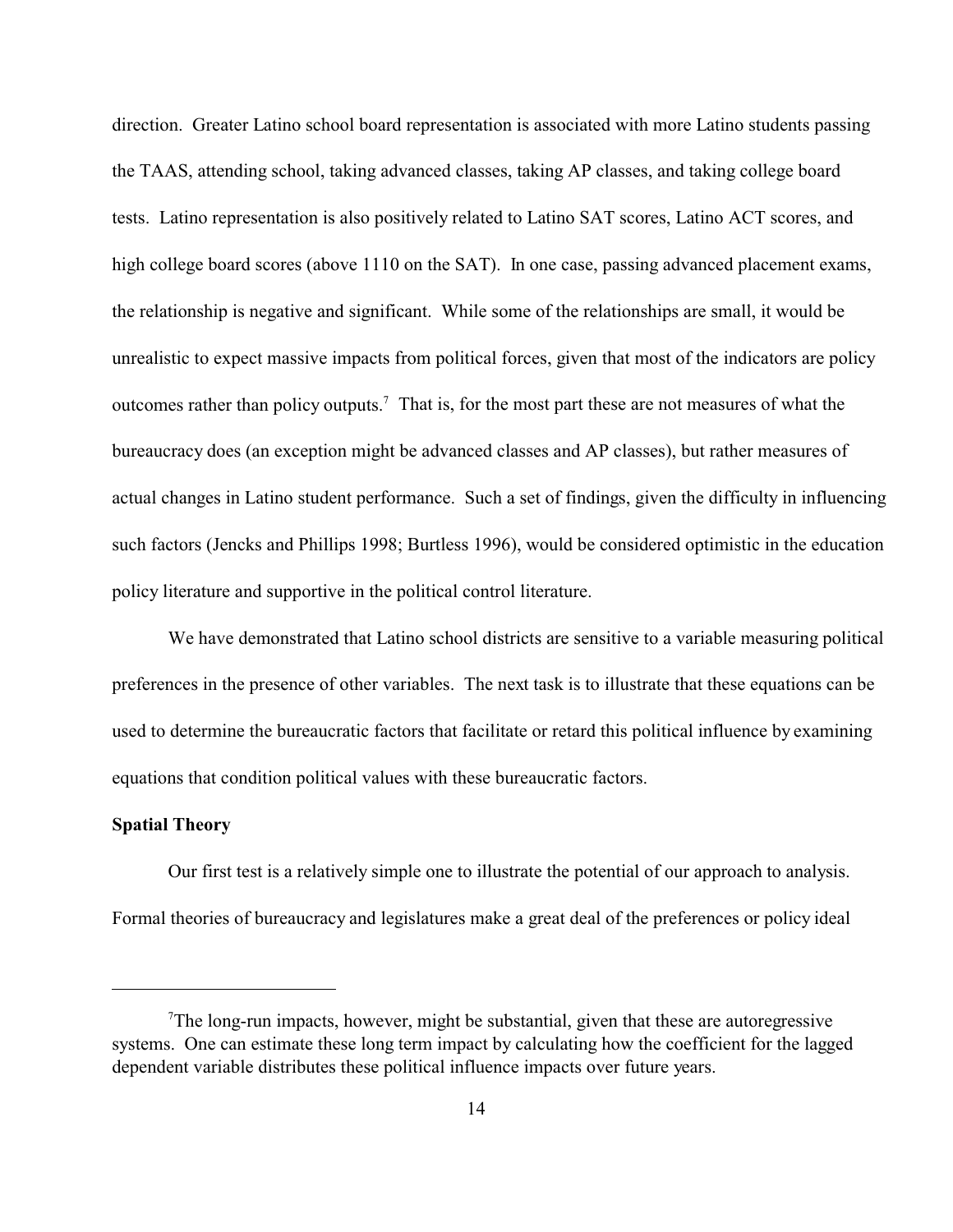points of the two institutions (see McCubbins, Noll and Weingast 1987, 1989; McCubbins and Schwartz 1984). Using such preferences, they then derive theoretical implications or make arguments on the feasibility of various elements of political control. Using the logic that was introduced above, we can generate an estimate of the preferences or the policy ideal point on issues of Latino education by using the ethnicity of the school board members. Similarly, the ethnicity of the teaching faculty serves as a good indicator of the preferences of the bureaucracy; in fact, extensive studies of representative bureaucracy have linked Latino bureaucrats to policy outputs and outcomes that positively benefit Latino clientele (see Selden 1997; Meier and O'Toole 2006 and the references cited therein).

A simple lesson from the bureaucratic theory work is that a legislature is more likely to get what it wants from a bureaucracy if the bureaucracy has a policy ideal point similar to that of the legislature. This idea might even be considered trivial in the substantive literature, but some have argued that political control works best when politicians seek to move the bureaucracy in directions that the bureaucracy is likely to support (Meier 2000).

To the nine equations in tables 1 and 2, we add an additional term that multiplies the percentage of Latino school board members by the percentage of Latino teachers. This equation seeks to determine a conditioning effect rather than an interaction, since it does not also contain Latino teachers as a variable by itself. We take this approach for two reasons. First, our objective is not to provide the best empirical estimation of these policy variables. We know that Latino teachers are associated with benefits for Latino students, and in fact, the teachers variable is often powerful enough to swamp the impact of the school board variable. Theoretically we are interested in whether or not politicians get more of what they want under given sets of conditions. To do this, we need to allow the political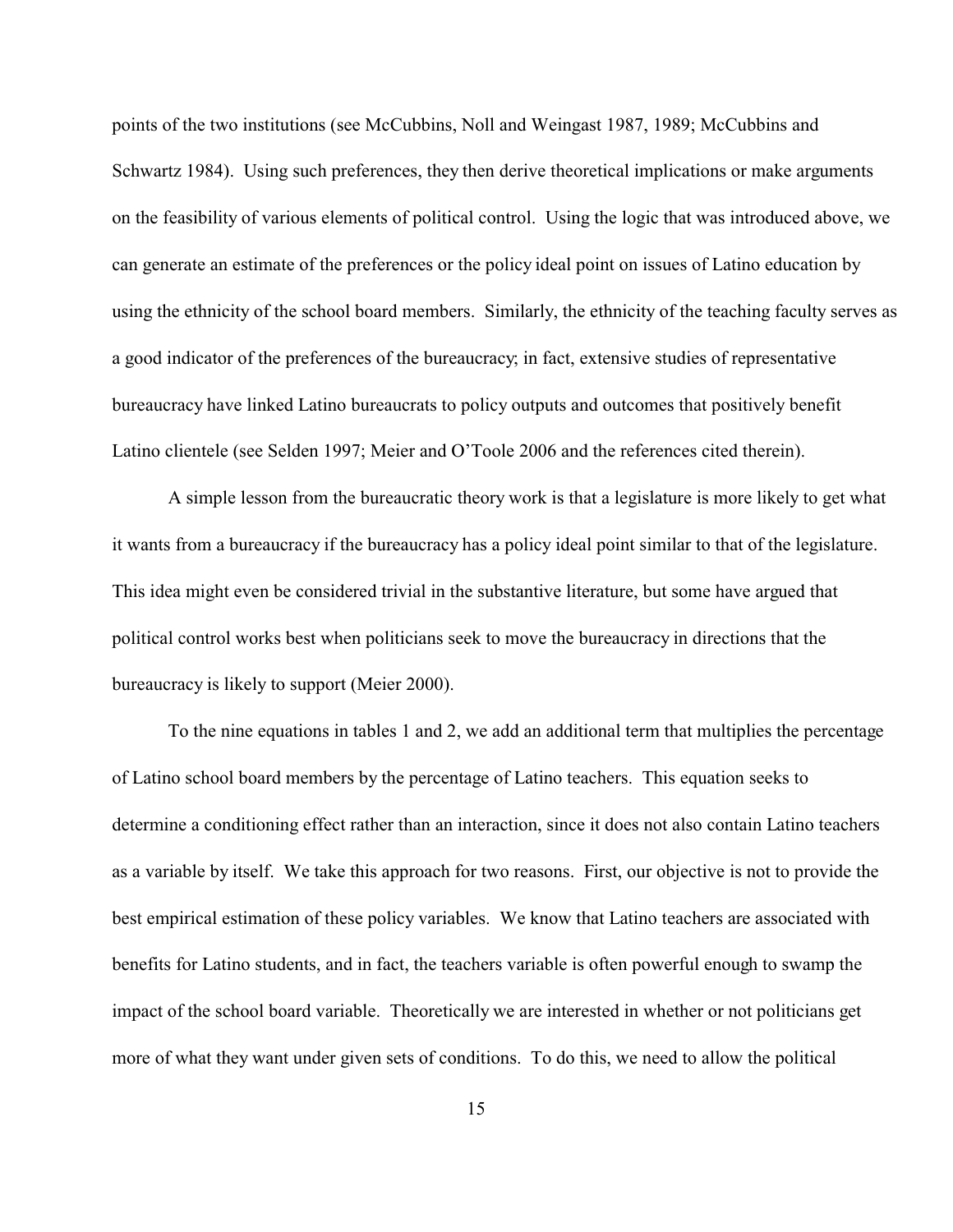variable to have some leverage on the dependent variable, as it does in Tables 1 and 2, and determine if this leverage increases or decreases.

Table 3 shows one of the nine equations with Latino teachers – that for TAAS pass rates for Latino students. This equation can be used to show the slope of the line linking political representation to agency actions, as follows:

$$
Slope = .0058 + .00094 (Latino teachers)
$$

At zero percent Latino teachers (a relatively common phenomenon, even in Texas), a one percentage point increase in Latino school board representation is associated with only a .0058 point gain in Latino test schools (approximately one tenth the size of the impact in Table 1). At 26.2 percent Latino teachers (one standard deviation above the mean), the slope jumps to .0324. The predicted slope in this estimation exceeds the size of the slope in Table 1 when the percentage of Latino teachers exceeds 62%, or approximately 4 percent of the total cases (well within the range of the data, however, since some districts have 100% Latino teachers). We take this result as evidence that bureaucratic agreement with the goals of politicians increases the probability that politicians will get what they want.

## [Table 3 about here]

We repeat this process with the eight other policy variables. Since our concern is whether or not the conditioning term increased the size of the political coefficient, table 4 simply presents the direction of change induced by the conditioning term. The theory predicts a positive change, and in eight of the nine cases the results show a positive change. If Latino teachers were unrelated to the ability of politicians to get actions they desire, then we would expect that these coefficients would change randomly, half positive and half negative. If the variables were unrelated, that is, independent of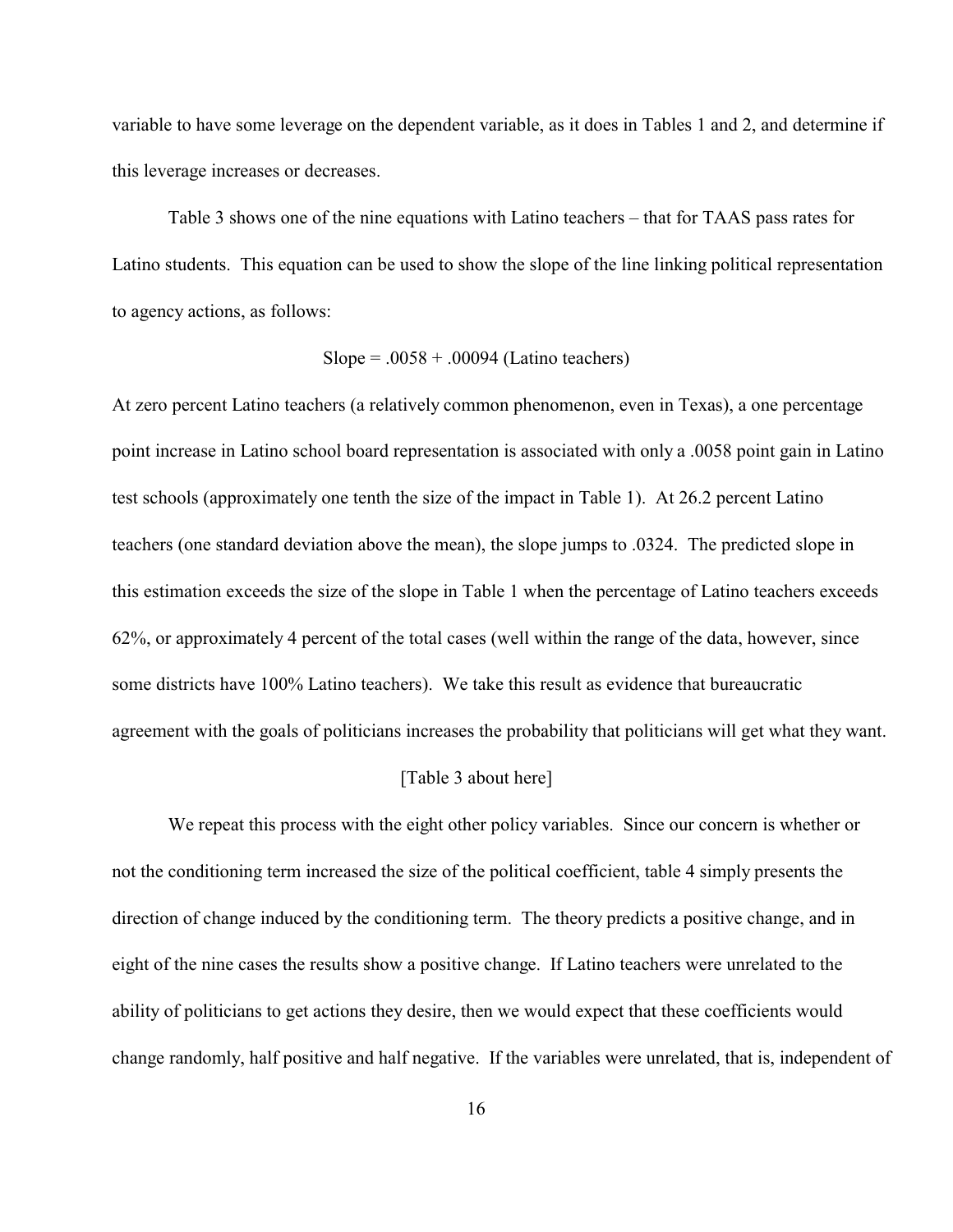each other, what is the probability that we could get eight or more positive relationships in nine tries? This can be determined with a binomial probability distribution; the probability of eight or more positive results out of nine would be .002 if the outcomes were equally probable. While the theoretical question in this instance may not be of earth-shaking significance, we can be very confident that bureaucratic support for political goals enhances the ability of politicians to achieve the results they desire.

## [Table 4 about here]

#### **Bureaucratic Politics**

Our second set of tests takes on a more significant perspective, that of Francis Rourke (1976) and his theory of bureaucratic politics. Rourke is concerned with bureaucratic independence rather than political control, but these can be considered two sides of the same coin. Rourke proposes that four variables determine bureaucratic power (and thus bureaucratic independence): political support, leadership, cohesion, and expertise. If we can create adequate measures of these concepts, then we can provide the same type of analysis as that displayed in Table 4 to assess how well Rourke's theory helps to explain political influence. In the current context we would expect the conditioning terms for political support, leadership, cohesion and expertise to each generate negative coefficients – that is, to reduce the level of political control.

Creating measures of cohesion, leadership, expertise, and political support for a bureaucracy is not an easy task, and we should expect that there would be some measurement error in the process. What might bureaucratic cohesion mean in the context of Latino education policy? Because the focus is on race and ethnicity and because we posited that ethnicity was a good surrogate for values, then the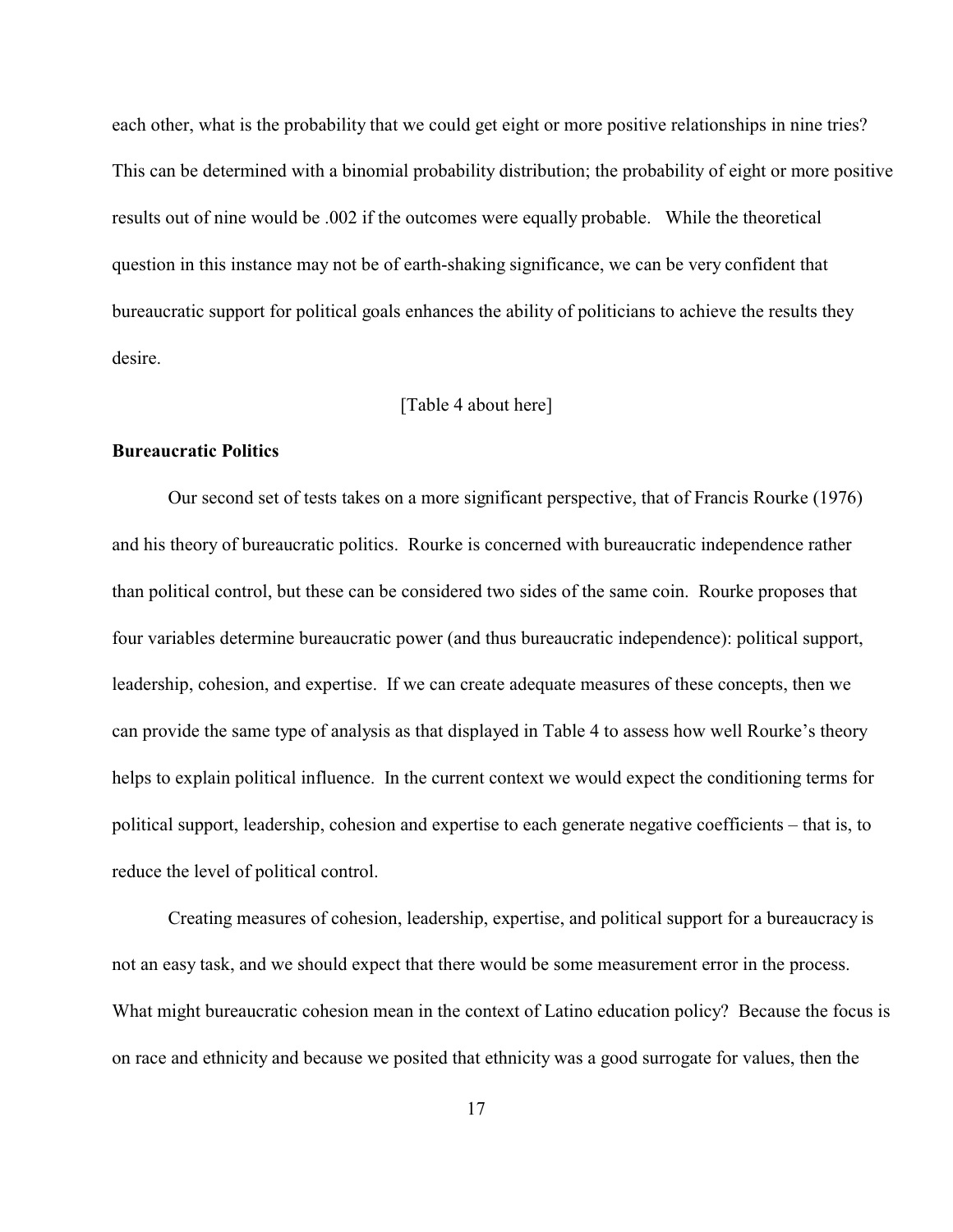homogeneity of the bureaucracy in terms of race and ethnicity should indicate a consensus on these values. Value consensus should be a reasonable measure of cohesion. We use a modification of the Blau dissimilarity index; we sum the squared percentages of teachers who are Latino, black, Anglo, and other (and then divided by 100 to get a variable with a theoretical maximum of 100). The variable had a mean of 84.7 and a standard deviation of 8.1. The values indicate that Texas school district remain fairly monoracial even though the dominant racial group does vary somewhat.

A summary of the interaction effects of cohesion and the political control coefficient appear in column 1 of table 5. In seven of the nine cases, an increase in organizational cohesion is associated with a decline in the strength of the political control relationship (binomial probability  $p = .0898$ ). The two exceptions are ACT scores and passing AP exams, both variables that are difficult to influence as illustrated by the results in Table 2.

# [Table 5 about here]

Leadership is an exceedingly difficult concept to measure; efforts to do so have generated a massive literature in both psychology and management. The present analysis opts for an extant measure of managerial quality developed by Meier and O'Toole (2002). Essentially they predicted school superintendents' salaries using organizational, human capital, and other characteristics that should predict salaries, and then argued that the residual from this equation was correlated with a judgement by the school board as to the quality of the manager (they document the market-like nature of superintendent salaries). That measure is standardized to a mean of zero and a standard deviation of one and is strongly related to a wide variety of general performance measures (see Meier and O'Toole 2002).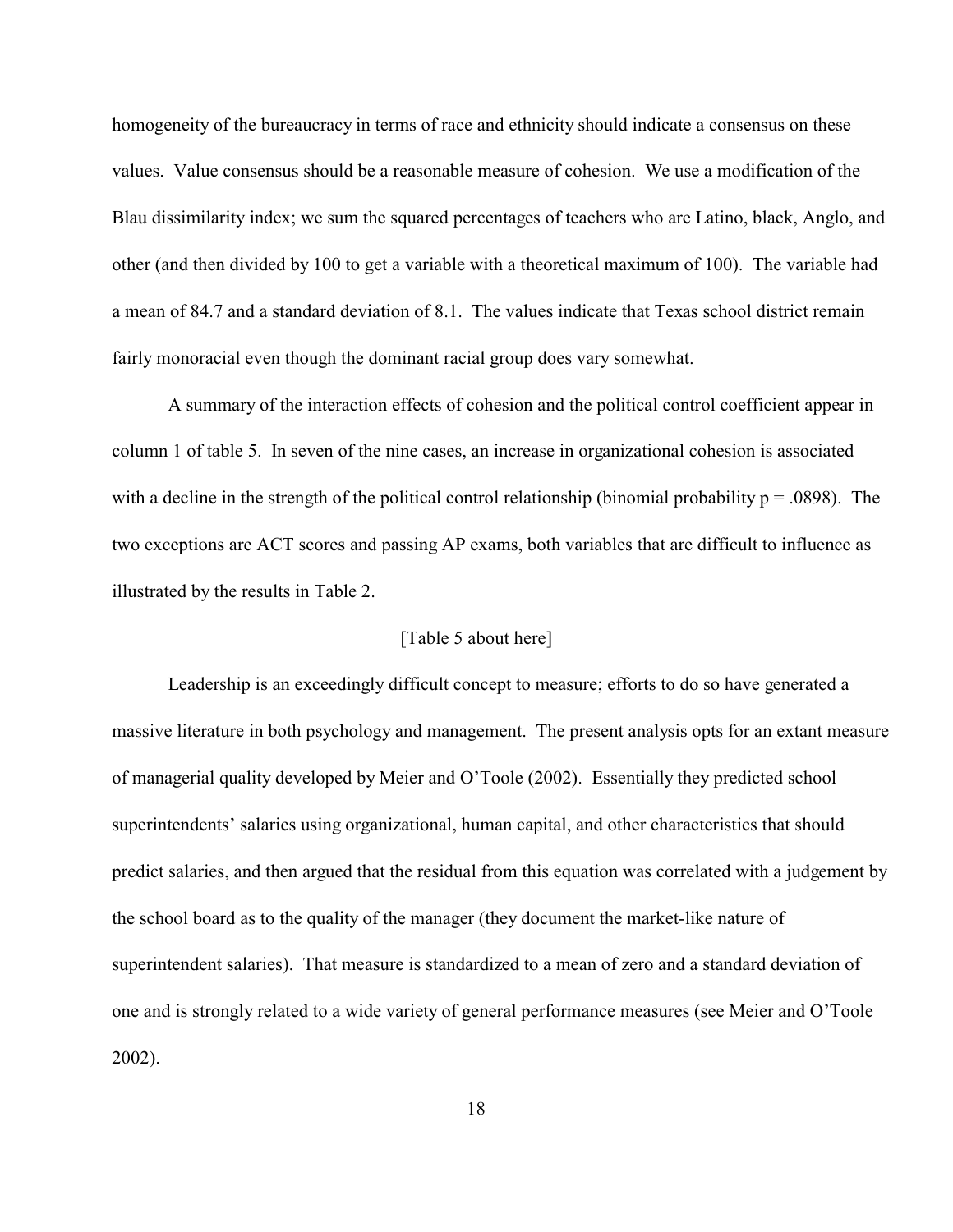The second column of Table 5 presents the directional change of the political control coefficients when conditioned with the leadership variable. Strong leadership should be associated with a decline in political control. Similar to cohesion, in seven of the nine cases the coefficient is negative, thus indicating a decline in political control (p=.0898). The two exceptions are access to advanced classes and passing AP exams.

Expertise is generally thought of as the possession of knowledge that lay politicians do not have. In the context of education where the technology of the process is well understood (even if the content of classes is not), the level of expertise cannot be considered to be a major advantage. We use as our measure of expertise the percentage of teachers who are certified to teach in the classes they currently teach. The average district has 95.9% of teachers certified, but the large standard deviation of 5.3 indicates a fairly large negative skew. Certification is a minimum level of expertise but is more likely to reflect expertise than advanced degrees, which are a response to the incentives built into local pay systems and generally are not in subject specialization but rather in education.

The third column of Table 5 shows the results of expertise as it conditions political influence. Expertise should reduce the influence of political influence, so that the sign of the combined coefficient should be negative. In seven of the nine cases the predicted negative sign appears; the probability of seven or more negative relationships out nine if the relationships were random is .0898. Both expertise variables in the positive direction are policy outputs (advanced classes and taking the college boards) rather than policy outcomes.

In the U.S. political system, the fragmentation of political power (Long 1952) means that bureaucracies need to cultivate public support to survive and flourish. This support can range from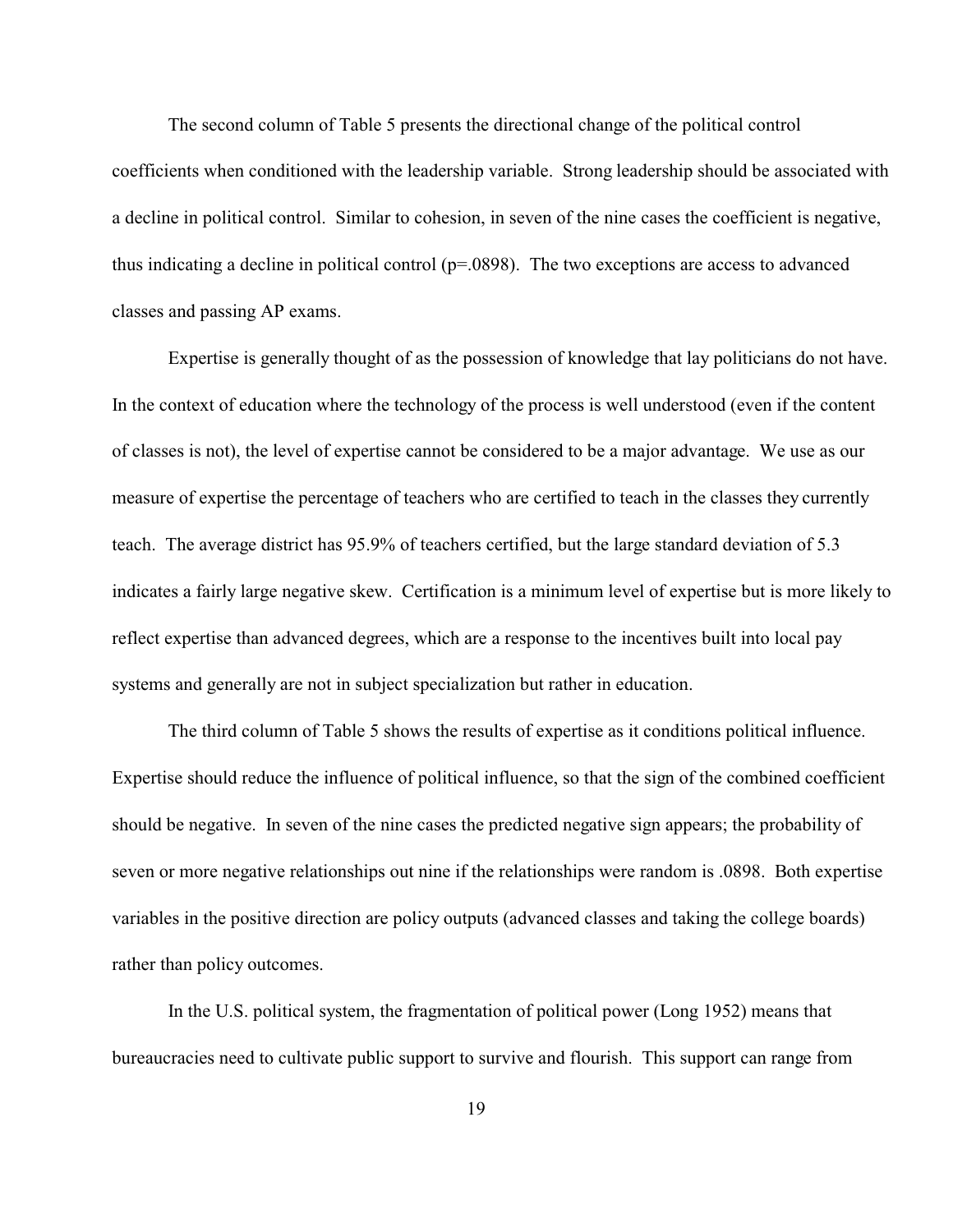specific clientele support to general public opinion. To measure public support, superintendents were asked to rate the quality of the community support for the school district on a five-point scale ranging from excellent to inadequate. The mean was 3.8 with a standard deviation of 0.8.

The final column in Table 5 shows how greater community support affects the influence of the political branch. Because political support should contribute to bureaucratic independence, the prediction is the relationship will be negative; once again, in seven of the nine cases a negative relationship appears (as explained earlier, the probability for this pattern is .0898). The exceptions are the problematic passing AP classes (three of the four relationships are not as predicted) and taking the college boards. In the former case, the relatively small number of cases over a short period of time could be contributing to unreliable estimates.

Table 5 as a whole indicates that Rourke's theory of bureaucratic correctly predicts a decline in political control in 28 of the 36 cases. As the sample of cases grows, quite obviously the statistical significance of the pattern becomes more easy to achieve. The probability of achieving 28 or more negative relationships out of 36 drops to .0025. So while we do not get a unanimous confirmation of Rourke's theory of bureaucratic power, we have reasonably strong support that the factors that contribute to bureaucratic power are also factors that limit political influence over the bureaucracy.

# **Organization Theory**

Our final set of tests involves four hypotheses that are loosely taken from organization theory. Some of these hypotheses are suggested by Wood and Waterman (1991); others can be found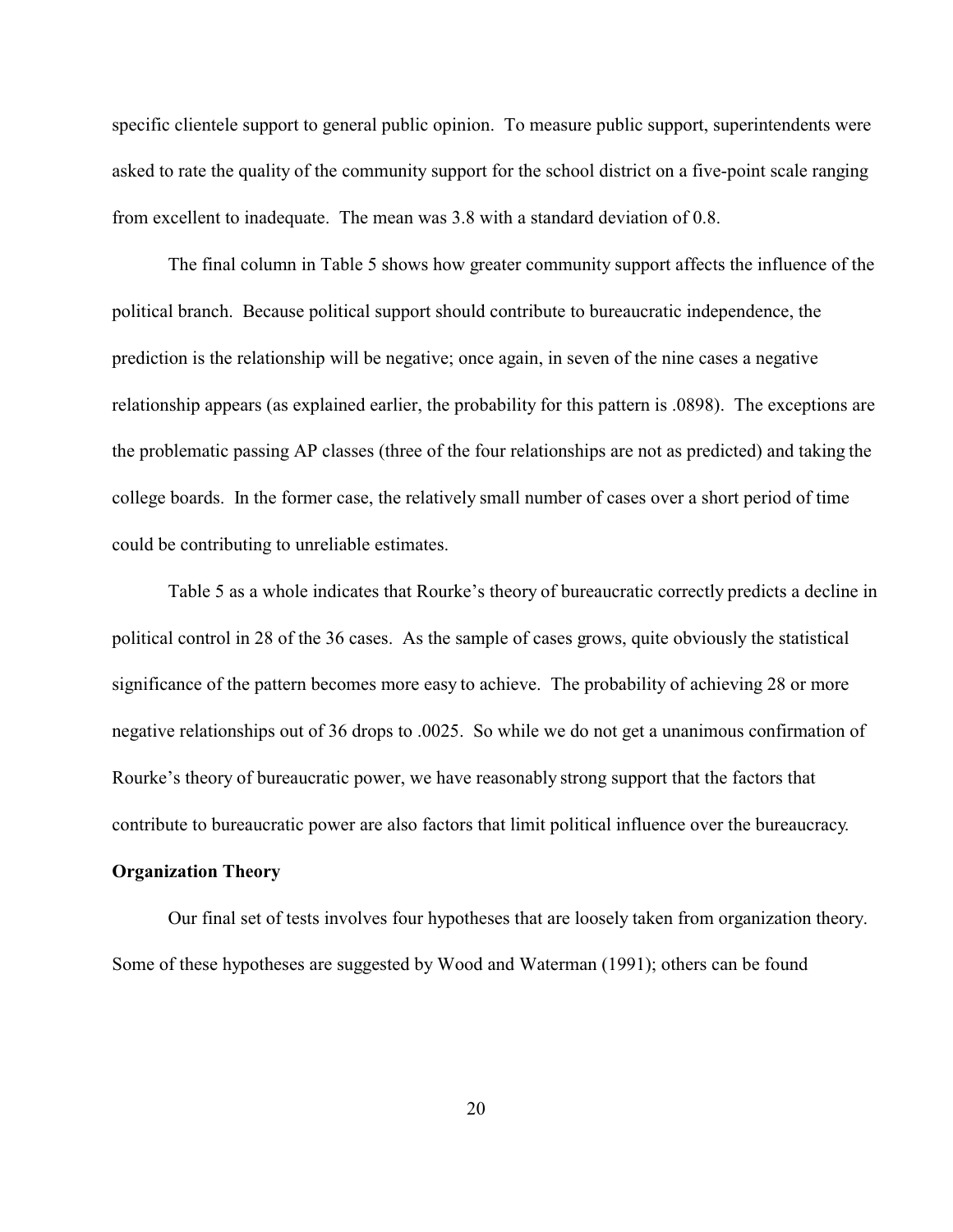elsewhere in the literature (Durant 1993).<sup>8</sup> One variable that seems logical to consider is organizational size. Because larger organizations are likely to be more routinized and exhibit more elaborate communication patterns, one would expect that top-down political control would be more difficult, all things being equal. We measure size of these organizations by the natural log of total enrollment. When we multiply this size variable with the political influence variable, we essentially get a random pattern (see Table 6). Five of the nine relationships are in the predicted negative direction; a pattern that is predicted to occur by chance exactly fifty percent of the time.

## [Table 6 about here]

Political influence over bureaucracy might be limited by the distance between the politicians and the street-level bureaucrats whose behavior is in question (see Downs 1967 for a classic argument suggesting that organizational "leakage of authority" is a function of the number of bureaucratic layers). Chaney and Salzstein (1998) also make this argument in regard to urban governments. One possible way to measure the distance of politicians from the street-level bureaucrats is the percentage of agency employees who are managers rather than production personnel; managers add to the layering of organizations (see Light 1995). In the case of school boards, we measure this managerial size with the sum of central office and school administrators as a percentage of total personnel. School districts are relatively lean organizations in terms of management; the average district had 4.7% administrators (standard deviation 1.7), and this lack of variation might be part of the reason for the mixed results in column 2 of Table 6. The size of the bureaucratic component is negatively associated with reduced

<sup>&</sup>lt;sup>8</sup>Since the field of organization theory is itself vast, these hypotheses are illustrative rather than comprehensive.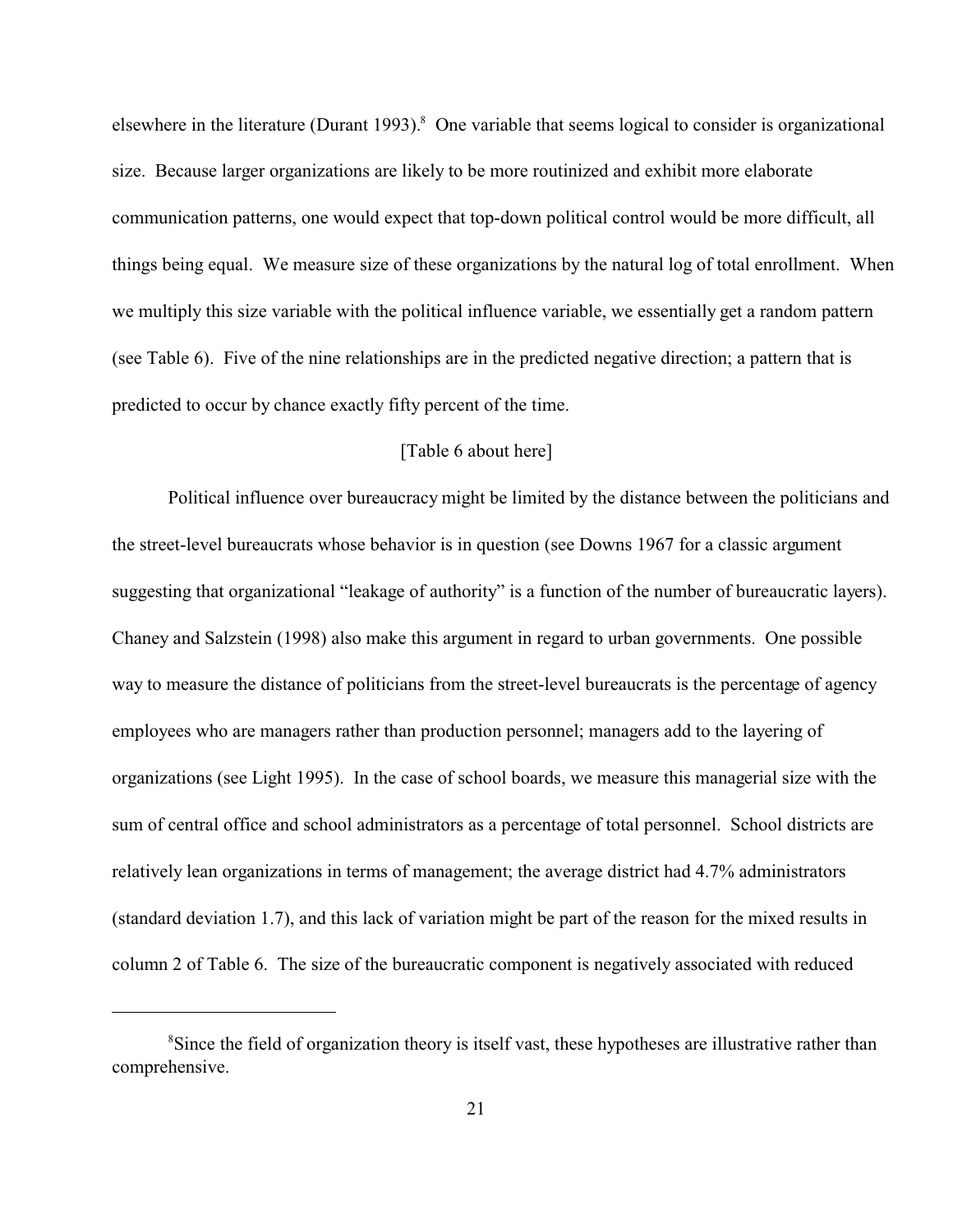political control in only four of the nine cases, essentially a random result ( $p = .75$ ).

In his study of natural resources policy, Robert Durant (1993) argues that budget cuts early in the Reagan administration so sapped the administrative capacity of these agencies that when the Reagan administration sought policy change, the agencies were no longer capable of responding. Durant's study suggests that resources, or perhaps more accurately organizational slack, is related to the ability of an agency to respond to political pressures. We measure resources by the total revenue per pupil of the school districts. In this study, the mean level of resources is \$6256 per pupil with a standard deviation of \$2151, reflecting the large differences in resources of Texas school districts. The resources-times-representation coefficients are shown in column 3 of Table 6. In this case we have a clear case of support for Durant's contention. In nine of the nine cases, greater slack resources is associated with more political influence over agency actions. The probability of nine positive relationship out of nine is .002.

The resources finding raises an interesting normative question in regard to the political control literature. Theories like Rourke's hold that bureaucracies do not respond to political initiatives because they do not want to do so and that they have the resources to resist. Arguments like Durant's imply that bureaucracies are generally responsive institutions and that the key variable might be the *ability* to respond rather than the willingness to respond.

The final aspect of organizations to be considered is centralization. Wood and Waterman (1991) find evidence that agencies in the executive branch are more responsive to political forces and go on to suggest that centralization might also be a factor. To measure centralization, we focus on the administrative component of the organization (after all, these are school systems, and much of the day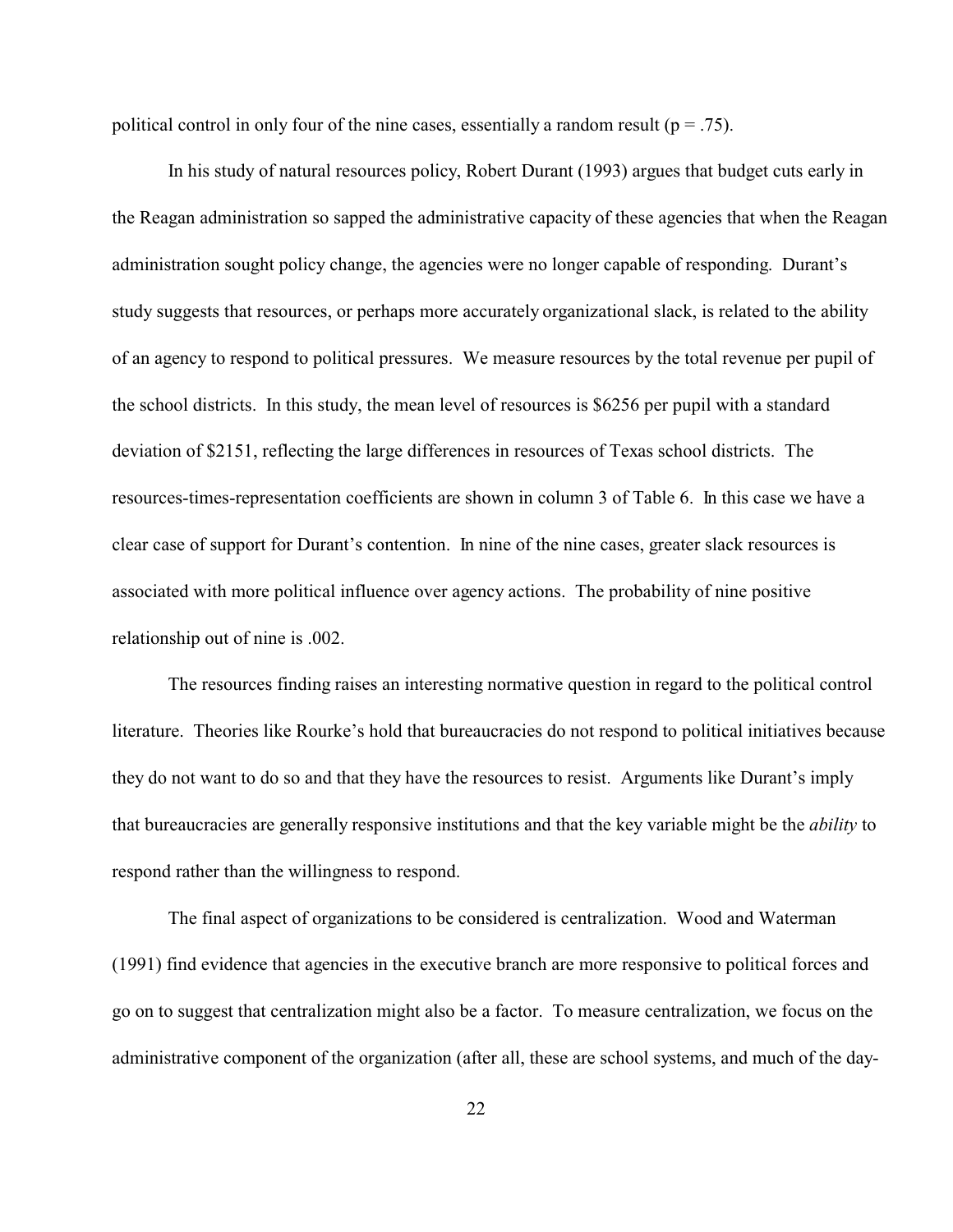to-day activity is highly decentralized). Our measure of centralization is the ratio of central administration to that of school level administration. Higher ratios should indicate more decisions are made centrally and that the organization is more amenable to centralized control. The measure has a mean of .67 (standard deviation = .49) which means the average school district has two central office bureaucrats for every three campus level administrators. Column four again shows a fairly random pattern. Only four of the relationships are in the predicted positive direction, a pattern that indicate that centralization does not matter in terms of political influence.

#### **Conclusion**

The research program of Dan Wood, including his work with Rick Waterman, not only provides intriguing evidence but also explicitly sketches a research agenda that should have high salience for those interested in the subject of political control of, or influence over, the bureaucracy. The fact that this agenda – assessing and estimating the determinants of such political control, as these vary by numerous aspects of agency, context, and political support – has not been addressed until now probably speaks to the difficulty of conducting such systematic work with enough cases in suitable empirical settings. The present paper, which adopts an approach similar to that of Wood but greatly expands the number of bureaucratic units studied, offers a method for taking Dan Wood and colleagues seriously. It also demonstrates the method by exploring and testing hypotheses derived from several theoretical approaches to understanding the control (or its obverse, independence) of public bureaucratic units.

The evidence presented in this paper shows that the broad expectation sketched by Wood and Waterman – that theory should be able to provide insights as to the determinants of political influence –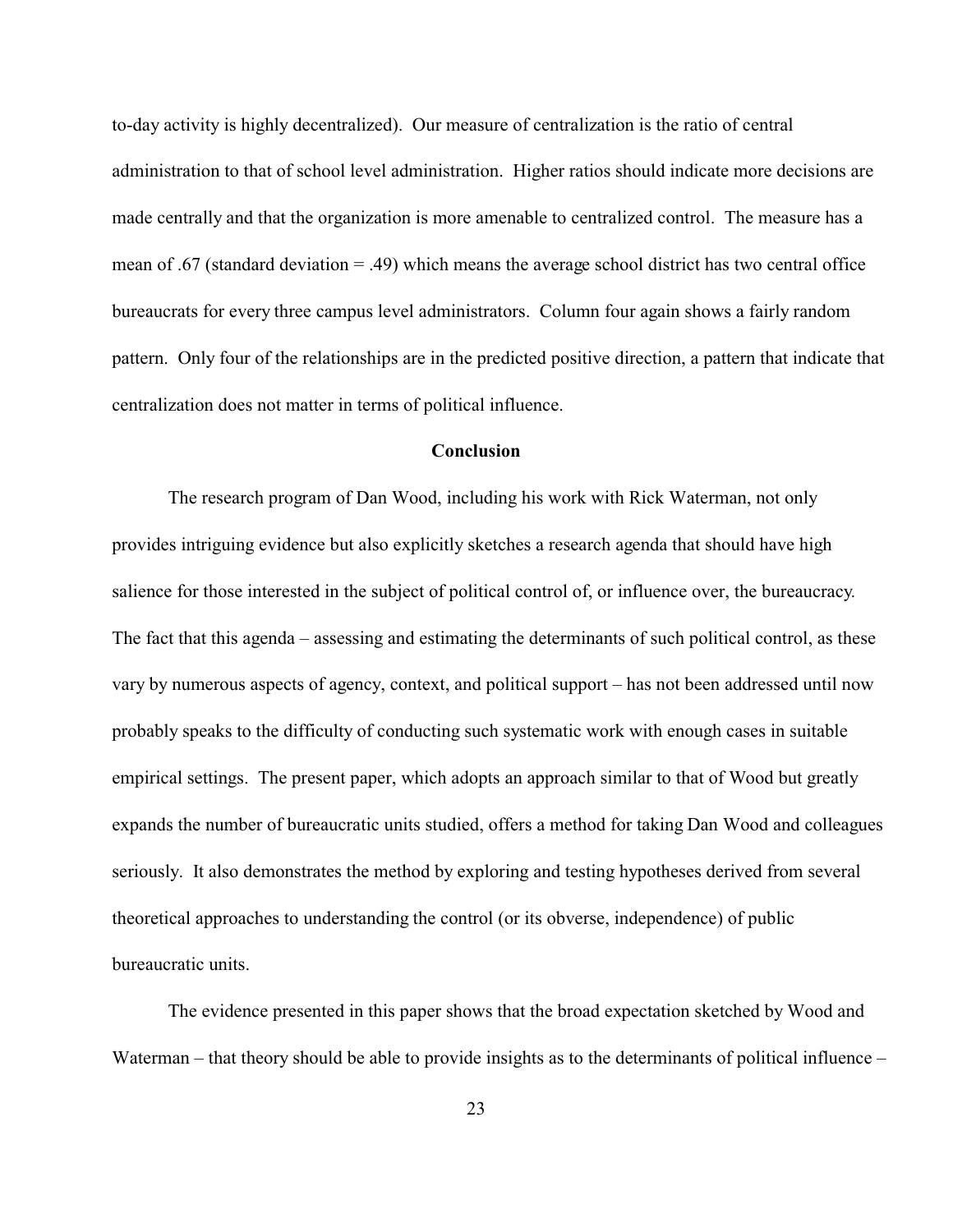is correct. Indeed, the study also provides evidence validating several of the expectations of Wood and Waterman regarding specific features that might affect the extent of political control. To test the broad notion, we have introduced a rather extensive set of controls and then applied theoretical ideas from the world of spatial modeling, from one influential exposition of the influences over bureaucratic independence, and from the vast literature on organization theory to sort through a number of the hypothesized determinants of political control.

The evidence shows a number of interesting patterns. First, political principals are more likely to get what they want from bureaucracies when the ideal point for the latter is closer to that of the principals themselves. The fact that this expectation is unsurprising should not make the demonstration of its validity any less important.

Second, the evidence from more than 1000 sub-national public organizations is rather strongly in support of Rourke's theory of bureaucratic power, despite the facts that his theory was developed more than a generation ago and its primary focus was on U.S. federal agencies. Rourke asserted in effect that political control would be more likely when organizations score lower in cohesion, leadership, expertise, and political support. The patterns of findings across nine dependent variables suggest evidence on behalf of each of these expectations; and the overall array of results (28 of 36 finding consistent with expectations, despite some measurement error undoubtedly included in the independent variables and one potentially problematic – and much smaller-n – dependent variable: AP exam pass rates) is strongly in support of the theory.

Third, the study of organizations offers a large number of possible points of theoretical leverage on the question of political control. A set of these are incorporated in this paper to illustrate the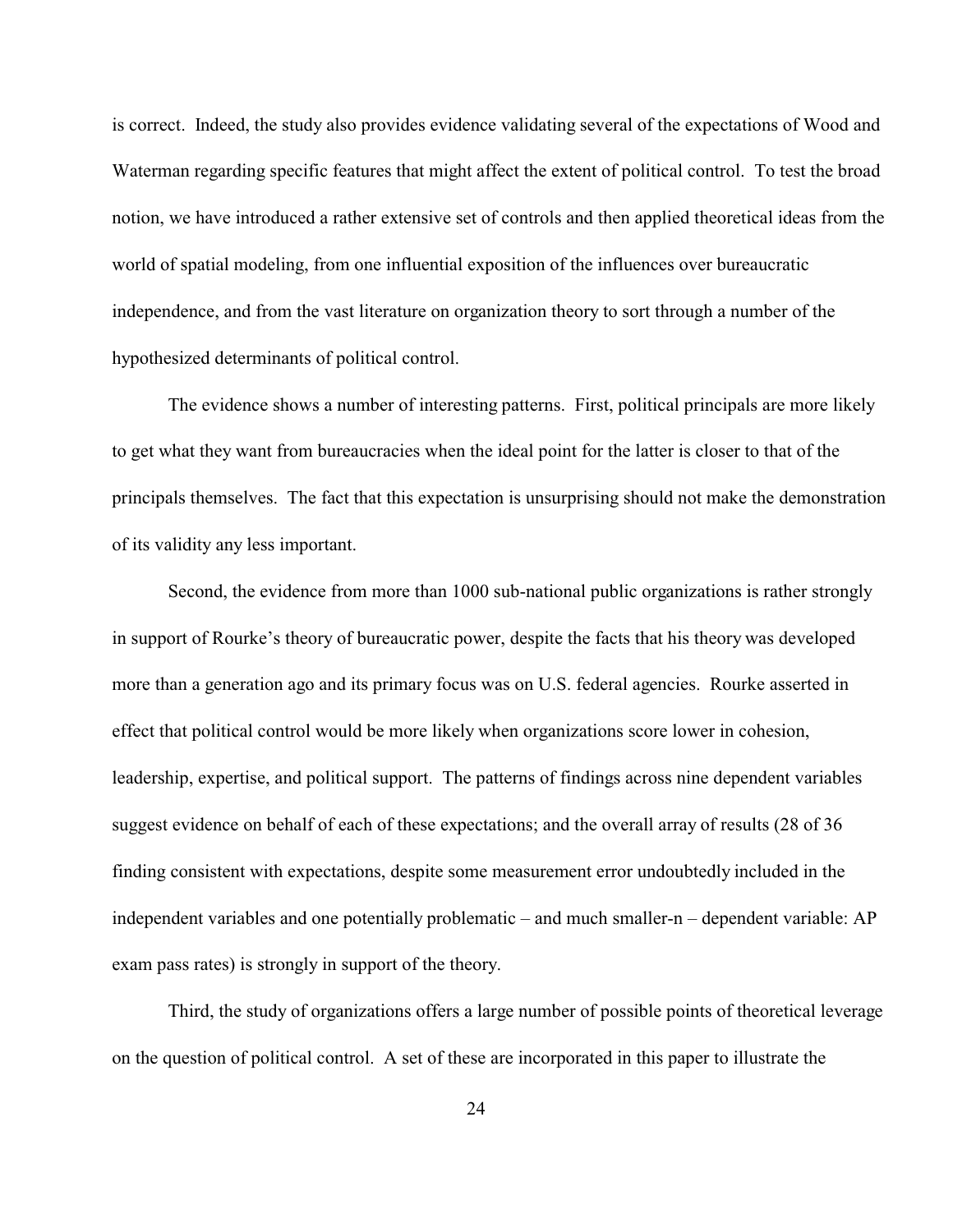possibilities. While organizational size, bureaucratic distance, and organizational centralization appear to have little to do with political control, at least as judged from these data, resources available to the organizations are unambiguously associated with political influence. Of particular interest is that the findings for this variable favor the theoretical argument that resources enhance bureaucratic capacity to act, and thus action favored by political principals; this causal logic stands in contrast to that arguing that the way to keep bureaucracy in line is via the tight leash of limited resources.<sup>9</sup>

Indeed, this last-mentioned finding carries implications that might seem counterintuitive to the inclinations of some political actors. If validated through further investigation, the connection shown here between resources and influence by principals suggests that those concerned about accountability and political responsiveness would do well to invest in their bureaucracies rather than strap them down with mandates, directives, and reporting requirements to the point of apparent excess.

Beyond the specifics of the findings reported here, this paper suggests that a range of additional possible determinants of political influence over the bureaucracy can be systematically investigated. These include other organizational characteristics such as budget autonomy, specialization, administrative appointments, prior performance or specific clientele support. Political variables such as size of mandate, cohesion of the political sovereigns, or turnover among political sovereigns might also be tested. Continuing along this line of research, therefore, promises to sort through additional theoretical ideas and therefore further the effort to treat Dan Wood seriously. In addition, some

<sup>&</sup>lt;sup>9</sup>Another possibility is that there could be a three-way relationship where increased slack is associated with greater political control, but only when policy preferences of the political and bureaucratic institutions converge (e.g. a conditioning effect between Latino teachers, resources, and Latino school board members)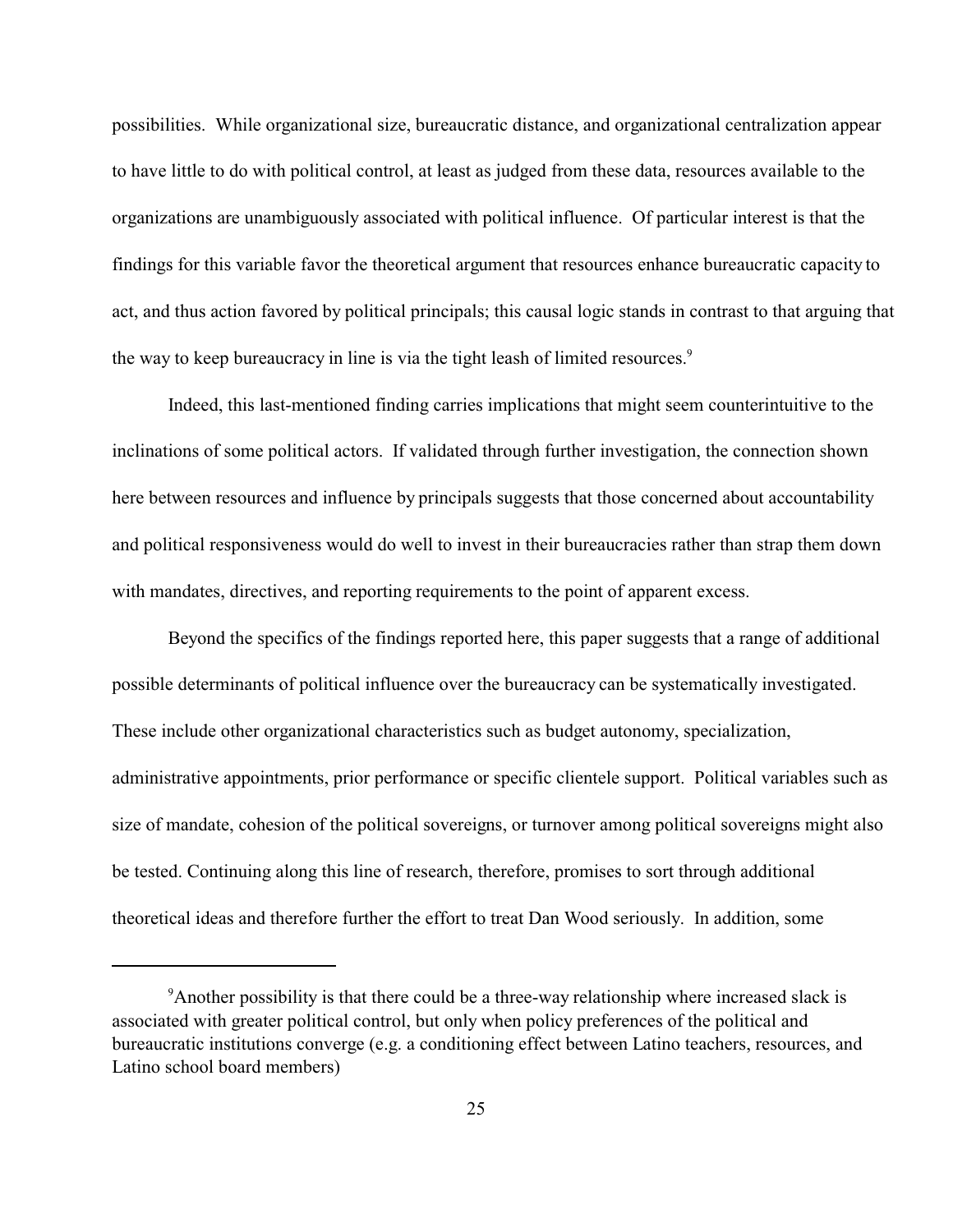determinants may be contingent upon the presence of others – there may be nonlinear aspects to the congealing of political control.

The research, therefore, can be extended in additional theoretical directions. Efforts should also be made to explore the determinants in multiple-principal governance systems, although that step would necessarily mean moving from school districts to other kinds of settings and therefore might also mean sacrificing the large-n advantages of the present study.

The most general conclusion to be drawn from this investigation is that, on the basis of this examination of more than 1000 governments, it is clear that the bureaucracy is able to exercise some independent influence over the outputs and outcomes of public policy, but that political principals can indeed influence what the bureaucracy does. How much influence depends on many factors, including several that have been identified or implied in earlier theoretical work. Additional empirical work informed by appropriate theory is likely to specify still further the determinants of political control.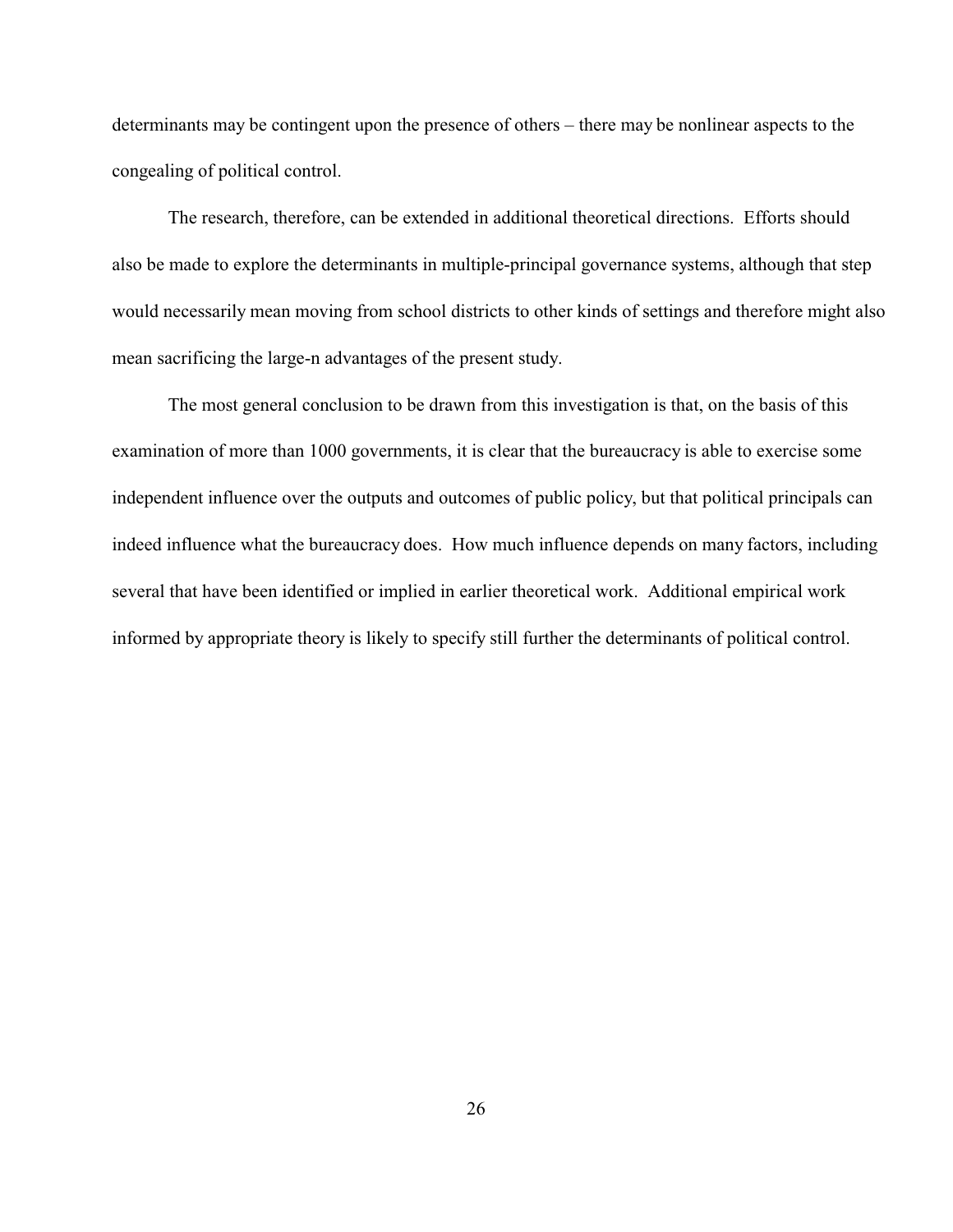#### **References**

- Balla, Steven J. 1998. "Administrative Procedure and Political Control of the Bureaucracy." *American Political Science Review* 92 (September): 663-673.
- Balla, Steven J., and John R. Wright. 2001. "Interest Groups, Advisory Committees and Congressional Control of the Bureaucracy." *American Journal of Political Science* 45 (October): 799-813.
- Baltagi, Badi H. 1995. *Econometric Analysis of Panel Data*. New York: John Wiley and Sons.
- Beck, Nathaniel. 2007. "From Statistical Nuisances to Serious Modeling: Changing How We Think About the Analysis of Times Series-Cross-Section Data." *Political Analysis* 15 (Spring), 97- 100.
- Beck, Nathaniel and Jonathan N. Katz. 1995. "What to Do (and Not to Do) with Time-Series-Cross-Section Data." *American Political Science Review* 89 (September): 634-647.
- Beck, Nathaniel and Jonathan N. Katz. 2007. "Random Coefficient Models for Time Series Cross-Section Data: Monte Carlo Experiments" *Political Analysis* 15: 182-195.

Becker, Gary S. 1993. *Human Capital*. 3<sup>rd</sup> Ed. Chicago: University of Chicago Press.

Burtless, Gary D. 1996. *Does Money Matter?* Washington, D.C.: Brookings Institution.

- Cain, Bruce and D. Roderick Kiewiet. 1984. "Ethnicity and Electoral Choice: Mexican American Voting Behavior in the California 30<sup>th</sup> Congressional District." Social Science Quarterly 65: 315-27.
- Canes-Wrone, Brandice. 2003. "Bureaucratic Decisions and the Composition of the Lower Courts." *American Journal of Political Science* 47(2): 205-214.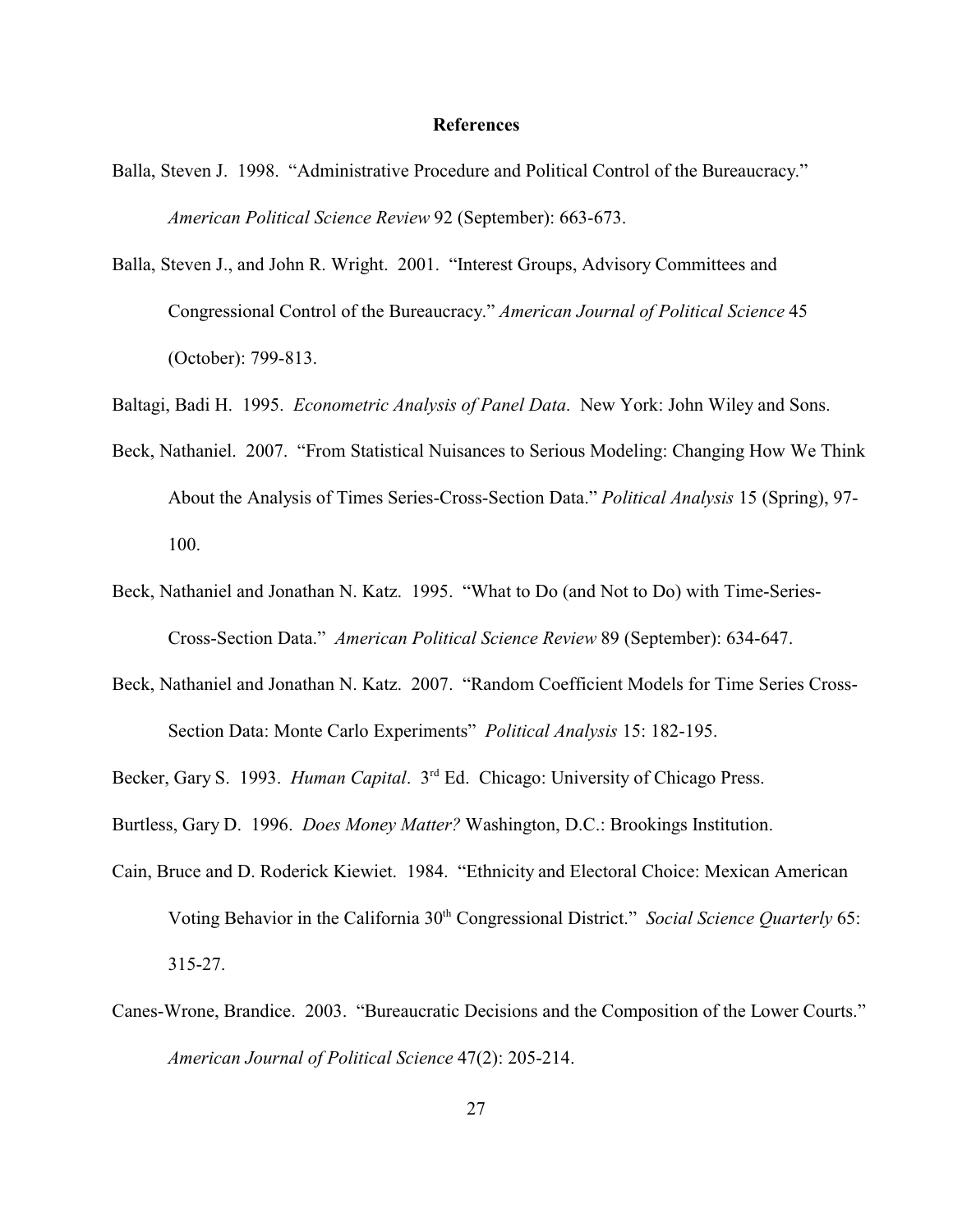- Carpenter, Daniel P. 1996. "Adaptive Signal Processing, Hierarchy, and Budgetary Control in Federal Regulation." *American Political Science Review* 90 (June): 283-302.
- Chaney, Carole Kennedy, and Grace Hall Saltzstein. 1998. "Democratic Control and Bureaucratic Responsiveness: The Police and Domestic Violence." *American Journal of Political Science* 42 (July): 745-768.
- Corder, Kevin. 1998. "Political Control of Federal Credit Subsidy: Small Business Administration 7(a) Loan Guarantees." *American Review of Public Administration* 28 (June): 166-87.
- de la Garza, Rodolfo, Louis DeSipio, F. Chris Garcia, John Garcia, and Angelo Falcon. 1992. *Latino Voices*. Boulder, CO: Westview Press.
- Downs, Anthony. 1967. *Inside Bureaucracy*. Boston: Little-Brown.
- Durant, Robert. 1993. *The Administrative Presidency Revisited*. Albany: State University of New York Press.
- Eisner, Marc Allen, Jeff Worsham, and Evan J. Ringquist. 2000. *Contemporary Regulatory Policy*. Boulder: Lynne Reinner.
- Espino, Rodolfo III. 2003. "Electoral Influences on Latino Representation in Congress: Responsiveness to Populations or Electorates." Paper presented at the National Meeting of the Midwest Political Science Association, April 3, Chicago.
- Espino, Rodolfo III. 2004. "Minority Interests, Majority Rules: Representation of Latinos in the U.S. Congress." Unpublished PhD Dissertation, Department of Political Science, University of Wisconsin-Madison.

Gimpel, James and Karen Kaufmann. 2001. "Impossible Dream or Distant Reality? Republican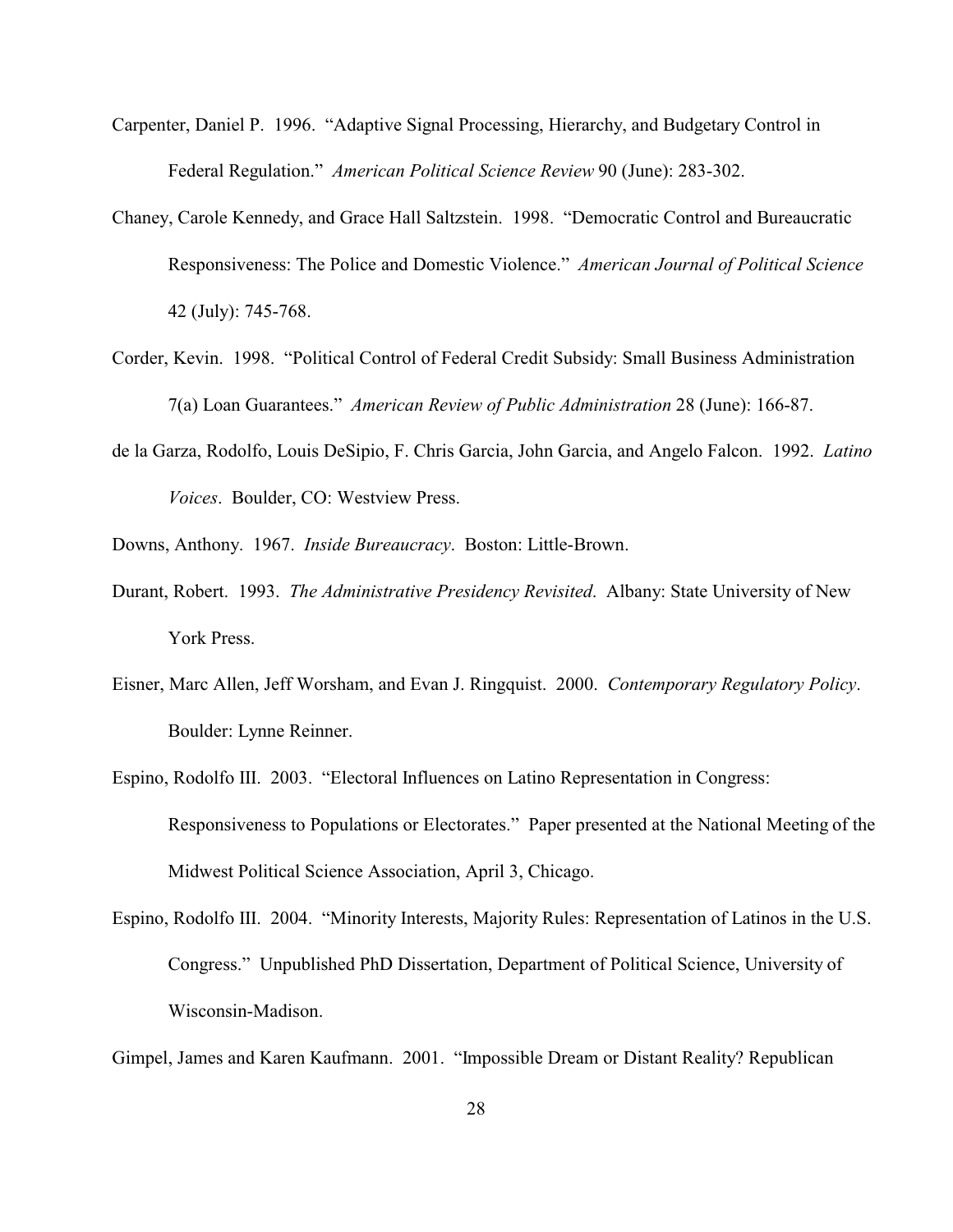Efforts to Attract Latino Voters." Washington, DC: Center for Immigration Studies.

- Hanushek, Erik. 1996. "School Resources and Student Performance." In *Does Money Matter*?, Gary Burtless, ed. Washington, D.C.: Brookings Institution.
- Hedges, Larry V., and Rob Greenwald. 1996. "Have Times Changed? The Relation Between School Resources and Student Performance." In *Does Money Matter*?, Gary Burtless, ed. Washington, D.C.: Brookings.
- Hero Rodney E., and Carolyn J. Tolbert. 1995. "Latinos and Substantive Representation in the U.S. House of Representatives." *American Journal of Political Science* 39:640-52.
- Hindera, John J. 1993. "Representative Bureaucracy: Further Evidence of Active Representation in the EEOC District Offices." *Journal of Public Administration Research and Theory* 3 (October): 415–430.
- Hood, M.V., Irwin Morris, and Kurt Shirkey. 1997. "!Quedate o Vente!: Uncovering the Determinants of Hispanic Public Opinion Toward Immigration." *Political Research Quarterly* 50: 627-647.
- Jencks, Christopher, and Meredith Phillips. 1998. *The Black-White Test Score Gap*. Washington, D.C.: The Brookings Institution.
- Kerr, Brinck, and Will Miller. 1997. "Latino Representation: It's Direct and Indirect." *American Journal of Political Science* 41 (July): 1066-1071.
- Krause, George A. 1996. "The Institutional Dynamics of Policy Administration: Bureaucratic Influence Over Securities Regulation." *American Journal of Political Science* 40 (November): 1083–1121.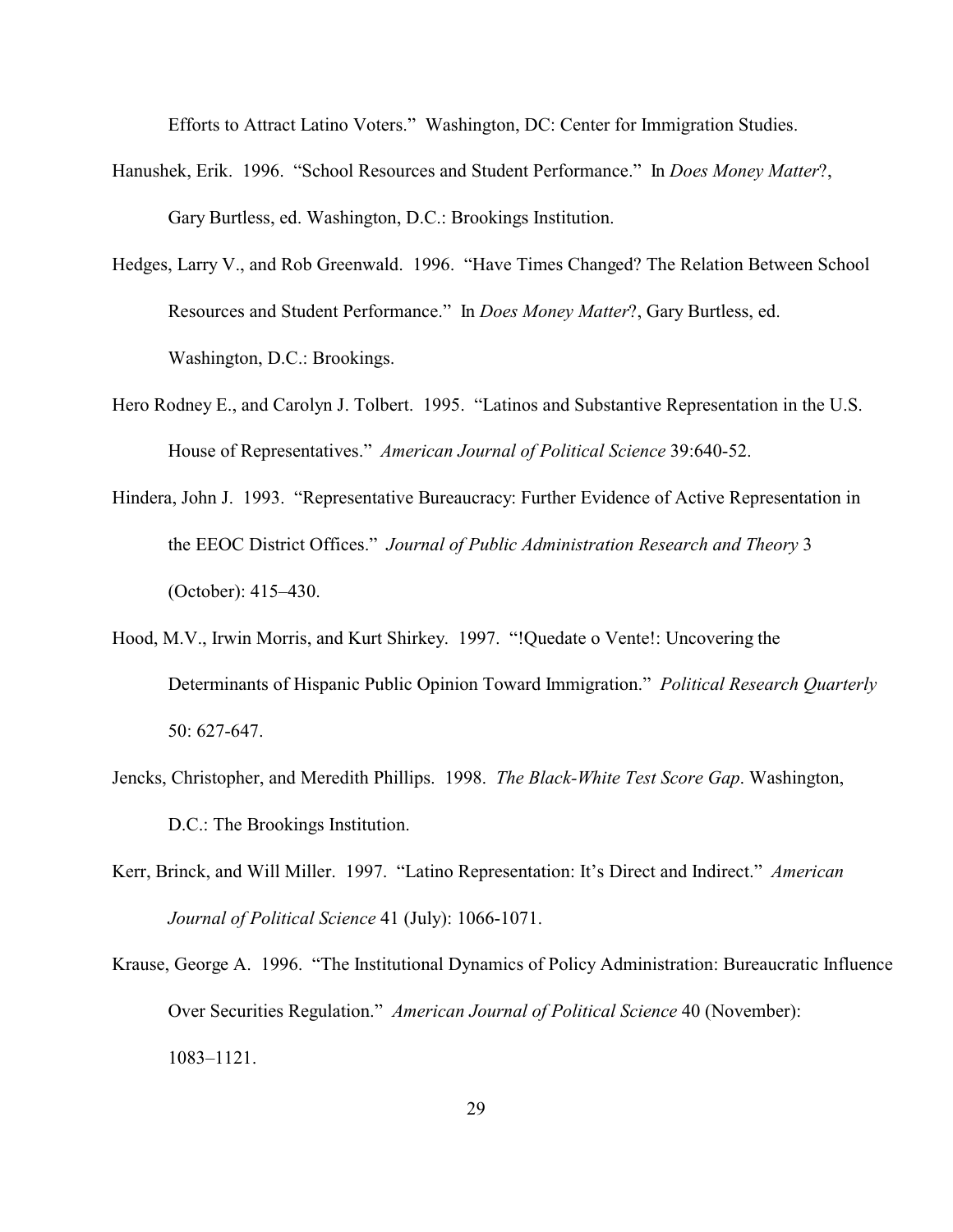- Leal, David L. 2002. "Political Participation by Latino Non-Citizens in the United States." *British Journal of Political Science* 32: 353-370.
- Leal, David L. 2004. "Latino Public Opinion." unpublished manuscript, Department of Government, University of Texas.
- Light, Paul C. 1995. *Thickening Government: Federal Hierarchy and the Diffusion of Accountability*. Washington, DC: Brookings.
- Long, Norton E. 1952. "Bureaucracy and Constitutionalism." *American Political Science Review* 46 (September): 808–818.
- Martinez-Ebers, Valerie, Luis Fraga, Linda Lopez, and Arturo Vega. 2000. "Latino Interests in Education, Health and Criminal Justice Policy." *PS: Political Science and Politics* 33: 547- 554.
- McCubbins, Matthew D., Roger G Noll, and Berry Weingast. 1987. "Administrative Procedures as Instruments of Popular Control." *Journal of Law, economics, and Organization* 3: 243-277.
- McCubbins, Matthew D., Roger G Noll, and Berry Weingast. 1989. "Structure and Process, Politics and Policy: Administrative Arrangements and the Political Control of Agencies." *Virginia Law Review* 75(2): 431-482.
- McCubbins, Matthew D., and Thomas Schwartz. 1984. "Congressional Oversight Overlooked: Police Patrols versus Fire Alarms." *American Journal of Political Science* 28(Feb): 165- 179.
- Meier, Kenneth J. 2000. *Politics and the Bureaucracy*. Fort Worth: Harcourt Brace Meier, Kenneth J., and Laurence J. O'Toole, Jr. 2002. "Public Management and Organizational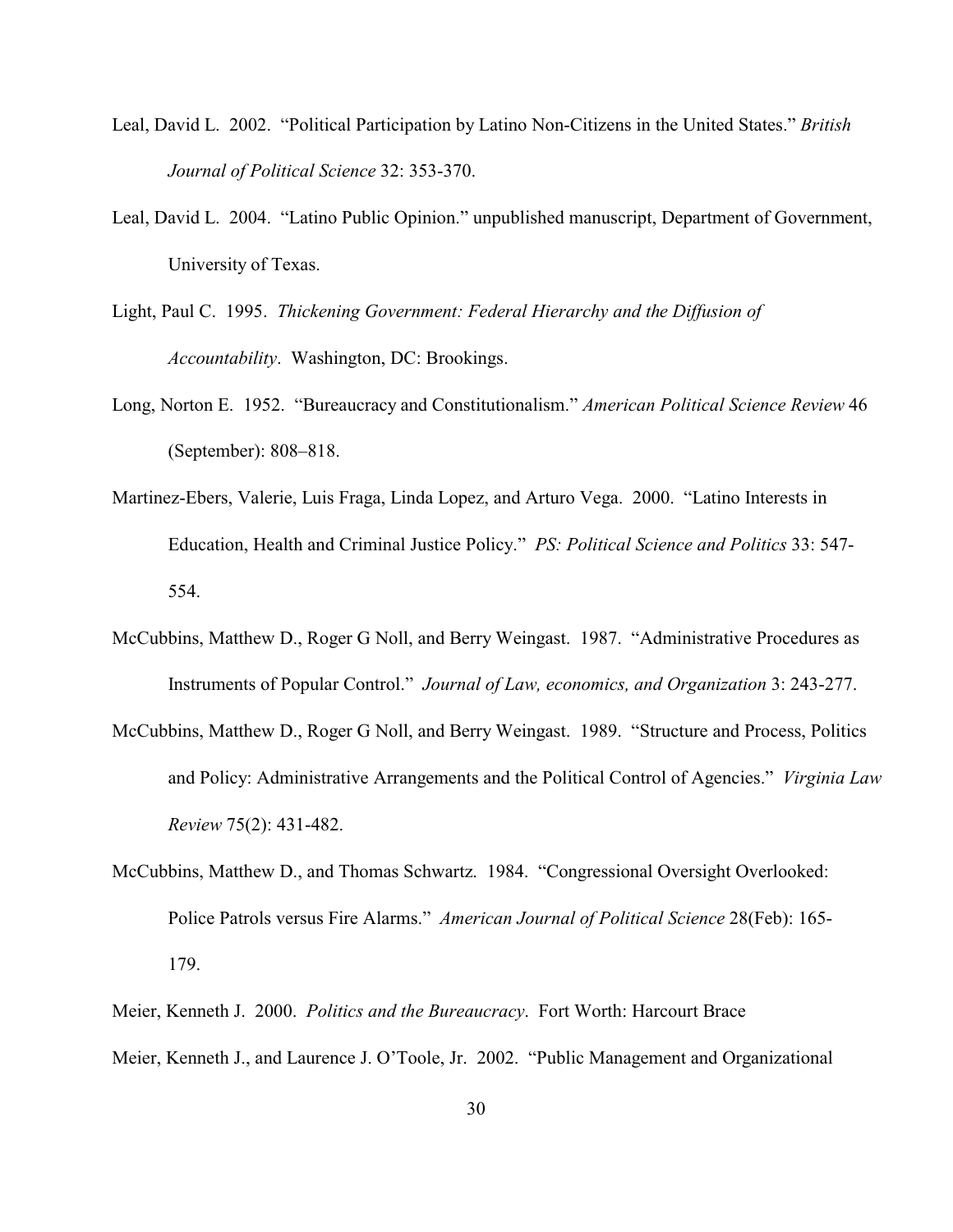Performance: The Impact of Managerial Quality." *Journal of Policy Analysis and Management* 21(Fall): 629-643.

- Meier, Kenneth J., and Laurence J. O'Toole, Jr. 2006. *Bureaucracy in a Democratic State: A Governance Perspective*. Baltimore: The John Hopkins University Press.
- Meier, Kenneth J., and Joseph Stewart Jr. 1991. *The Politics of Hispanic Education.* Albany: State University of New York Press.
- Meier, Kenneth J., Robert D. Wrinkle, and J.L. Polinard. 1999. "Representative Bureaucracy and Distributional Equity: Addressing the Hard Question." *Journal of Politics* 61 (November): 1025-39.
- Mete, Mihriye. 2002. "Bureaucratic Behavior in Strategic Environments: Politicians, Taxpayers, and the IRS." *Journal of Politics* 64:2 384-407.
- Ringquist, Evan J. 1995. "Political Control and Policy Impact in EPA's Office of Water Quality." *American Journal of Political Science* 39 (May): 336-363.
- Rourke, Francis. 1976. *Variations in Agency Power: Bureaucracy, Politics and Public Policy*. 2 nd Ed. Boston: Little-Brown.
- Scholz, John T., Jim Twombly, and Barbara Headrick. 1991. "Street-Level Political Controls Over Federal Bureaucracy." *American Political Science Review* 85 (September): 829-850.
- Scholz, John T., and Feng Heng Wei. 1986. "Regulatory Performance in a Federalist System." *American Political Science Review* 80 (December): 1249-1270.
- Selden, Sally C. 1997. *The Promise of Representative Bureaucracy*. New York: M.E. Sharpe Publishers.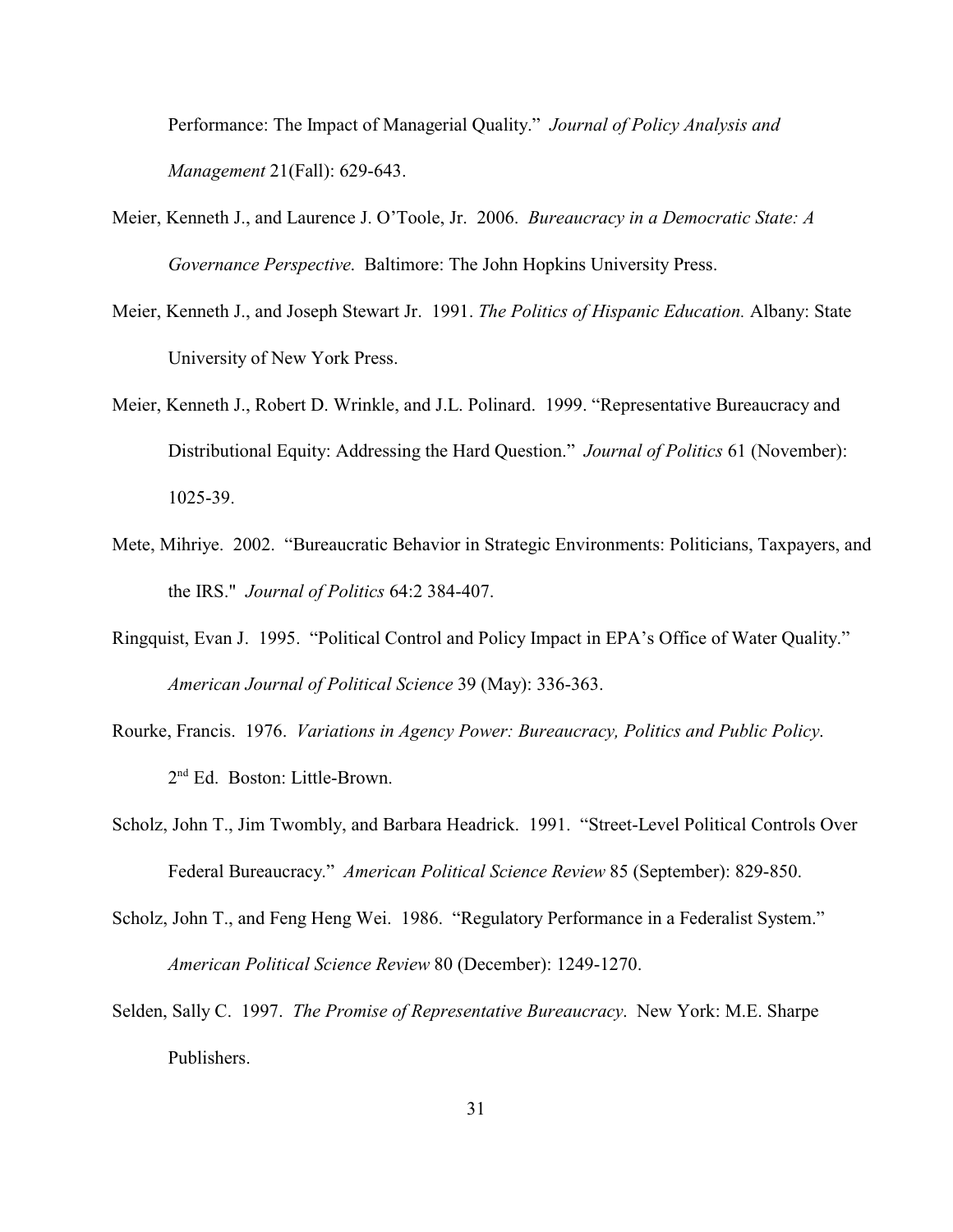Simon, Herbert A. 1947. *Administrative Behavior*. New York: The Free Press.

Stimson, James. 1985. "Regression in Time and Space: A Statistical Essay." *American Journal of Political Science* 29 (November): 914-947.

Thompson, James D. 1967. *Organizations in Action*. New York: McGraw Hill.

- Vigil, Maurilio E. 1997. "Hispanics in the 103rd Congress." Pp. 234-64 in *Pursuing Power: Latinos in the Political System*, F. Chris Garcia, ed. Notre Dame: University of Notre Dame Press.
- Weiher, Gregory R. 2000. "Minority Student Achievement: Passive Representation and Social Context in Schools." *Journal of Politics* 62(August): 886-895.
- Wilson, James Q. 1989. *Bureaucracy: What Government Agencies Do and Why They Do It.*  New York: Basic Books.
- Wood, B. Dan. 1988. "Principals, Bureaucrats, and Responsiveness in Clean Air Enforcements." *American Political Science Review* 82 (March): 213-34.
- Wood, B. Dan. 1990. "Does Politics Make A Difference at the EEOC?" *American Journal of Political Science* 34 (May): 503-530.
- Wood, B. Dan. 1992. "Modeling Federal Implementation as a System." *American Journal of Political Science* 36 (February): 40–67.
- Wood, B. Dan, and James E. Anderson. 1993. "The Politics of U.S. Antitrust Regulation." *American Journal of Political Science* 37 (February): 1-39.
- Wood, B. Dan, and Richard Waterman. 1991. "The Dynamics of Political Control of the Bureaucracy." *American Political Science Review* 85 (September): 801-828.

Wood, B. Dan, and Richard Waterman. 1993. "The Dynamics of Political-Bureaucratic Adaptation."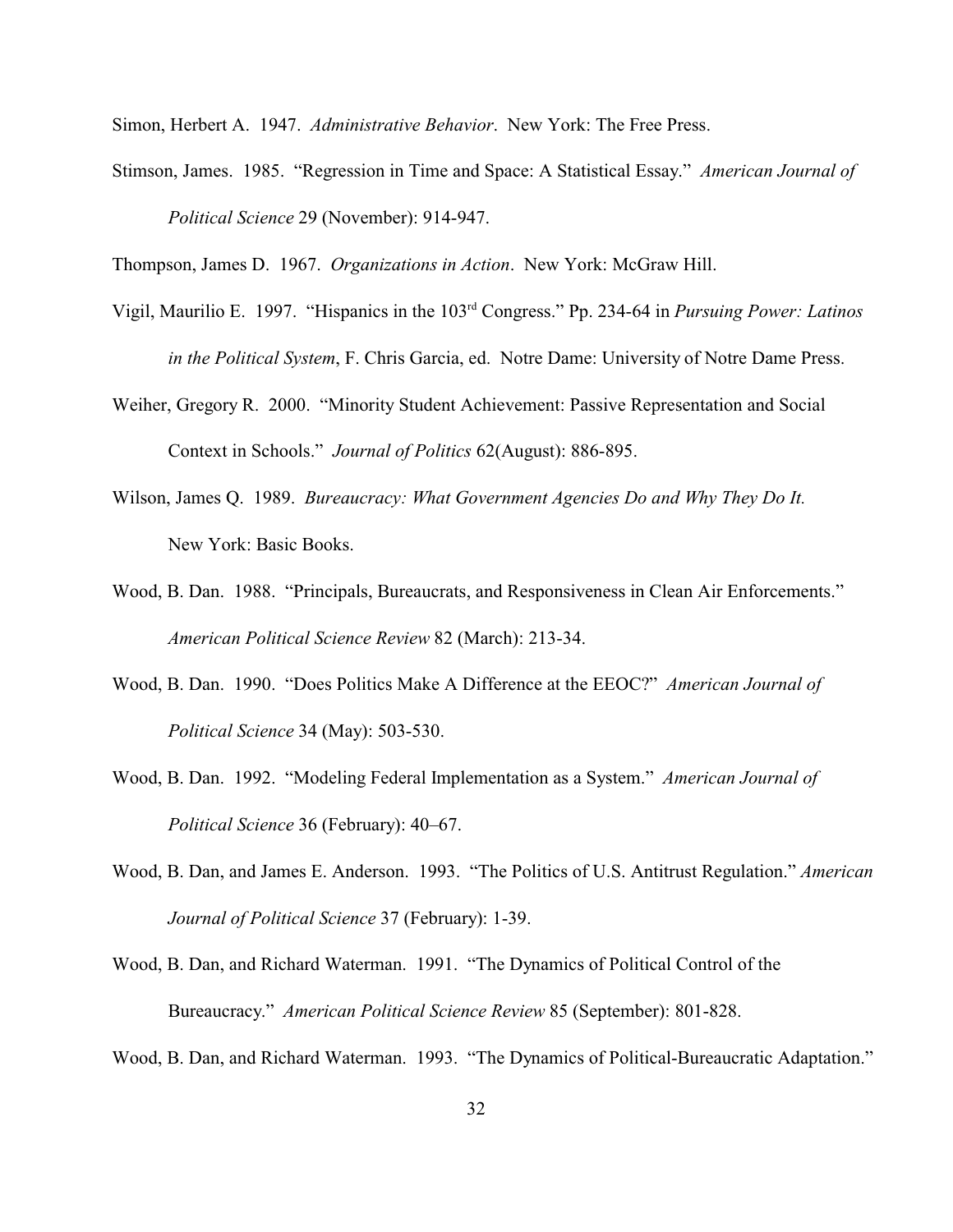*American Journal of Political Science* 37 (May): 497-528.

Wood, B. Dan, and Richard Waterman. 1994. *Bureaucratic Dynamics*. Boulder, CO: Westview Press.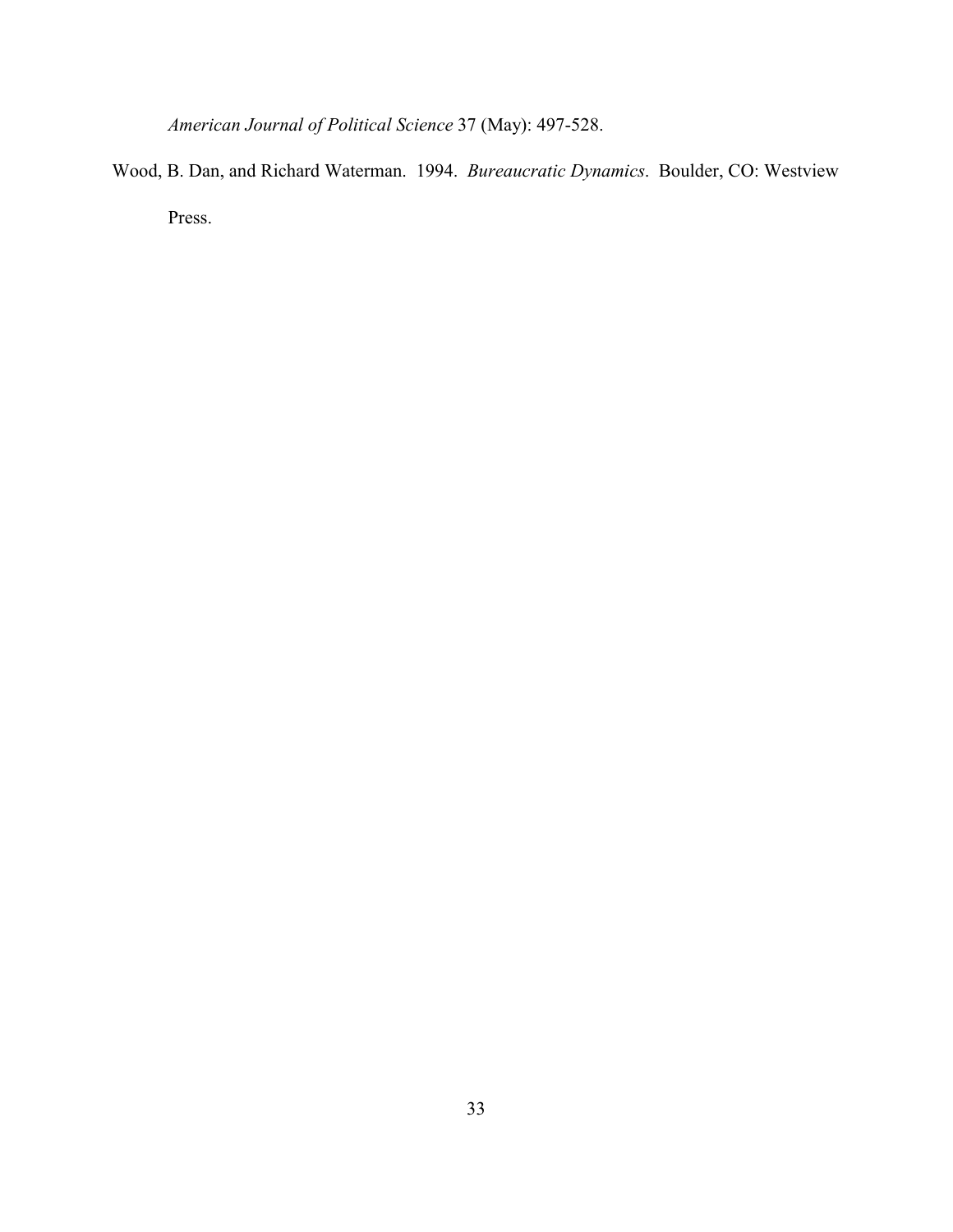# **Table 1. Political Influence on the Bureaucracy:**

## **The Base Estimations**

|                                | Pass    | Attend        | Advanced     | Take    | Pass     |
|--------------------------------|---------|---------------|--------------|---------|----------|
| Independent Variables          | Test    | Daily         | Classes      | AP      | AP       |
|                                |         |               |              |         |          |
| Political Control              |         |               |              |         |          |
| Latino Board Percent           |         | $.058*$ .003* | $.055*$      | $.036*$ | $-.093*$ |
|                                | (6.95)  | (5.44)        | (7.69)       | (3.21)  | (1.96)   |
| Controls                       |         |               |              |         |          |
| Lagged Dependent Variable .423 |         | .579          | .251         | .331    | .445     |
|                                | (47.16) | (70.32)       | (23.65)      | (13.10) | (9.56)   |
| Anglo Performance              | .518    | .321          | .517         | .336    | .393     |
|                                | (37.50) | (28.50)       | (48.82)      | (21.58) | (7.30)   |
| Teacher Salary (000)           | .715    | .001          | $-.073$      | .198    | 1.865    |
|                                | (13.84) | (3.21)        | (2.12)       | (1.87)  | (2.96)   |
|                                |         |               |              |         |          |
| Instructional \$ (000)         | $-.179$ | .046          | .204         | $-.132$ | $-5.630$ |
|                                | (0.64)  | (2.25)        | (0.19)       | (0.30)  | (1.45)   |
| Black Student %                | $-.107$ | $-.002$       | $-.054$      | $-.016$ | $-.183$  |
|                                | (9.53)  | (2.07)        | (5.53)       | (0.91)  | (1.58)   |
| Latino Student %               | $-.148$ | $-.008$       | $-.074$      | $-.026$ | .041     |
|                                | (16.05) | (11.61)       | (9.20)       | (1.72)  | (0.40)   |
| Low Income %                   | .078    | .006          | .025         | $-.020$ | $-.053$  |
|                                | (7.65)  | (7.39)        | (2.71)       | (1.18)  | (0.49)   |
|                                |         |               |              |         |          |
| Class Size                     | $-.187$ | $-.006$       | .022         | $-.142$ | $-2.079$ |
|                                | (2.17)  | (0.89)        | (0.27)       | (0.95)  | (1.86)   |
| Teacher Experience             | $-.292$ | $-.029$       | $-.140$      | $-.281$ | $-.536$  |
|                                | (4.76)  | (6.06)        | (2.60)       | (2.82)  | (0.88)   |
| Noncertified Teachers          | .050    | .006          | .090         | .022    | .235     |
|                                | (2.03)  | (3.24)        | (3.89)       | (0.59)  | (0.85)   |
|                                |         |               |              |         |          |
| Adjusted R-squared             | .72     | .59           | .43          | .54     | .62      |
| Standard error                 | 9.66    | 0.78          | 7.41         | 5.75    | 14.60    |
| F                              | 1843.72 | 1026.89       | 428.44       | 142.37  | 47.90    |
| $\rm N$                        | 7702    | 7713          | 6240<br>1307 |         | 317      |

\*p < .05 one tail test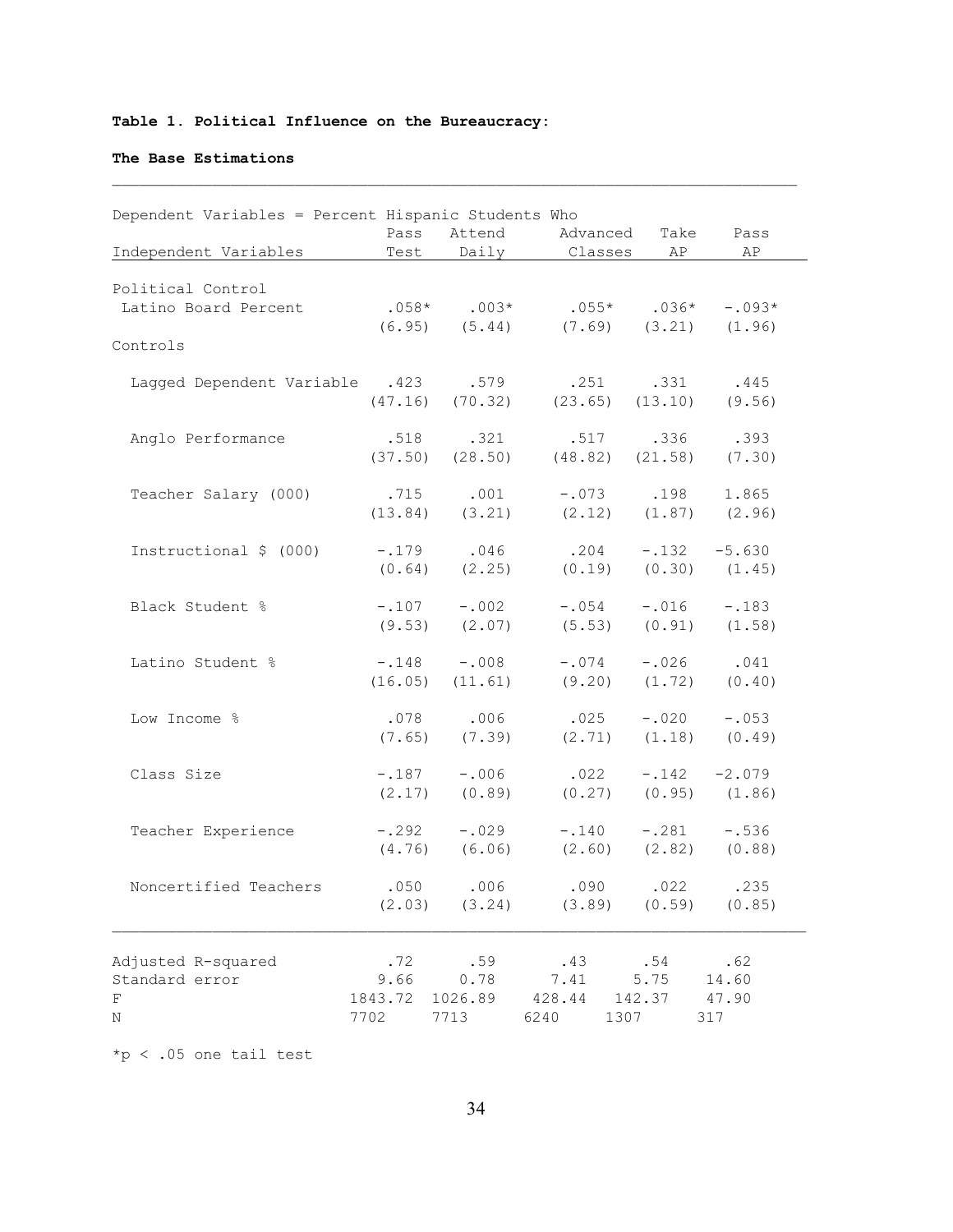#p < .10 one tail test directional t-tests are not appropriate for the control variables. Critical values are 1.96 for  $P < .05$  and 1.65 for  $p < .10$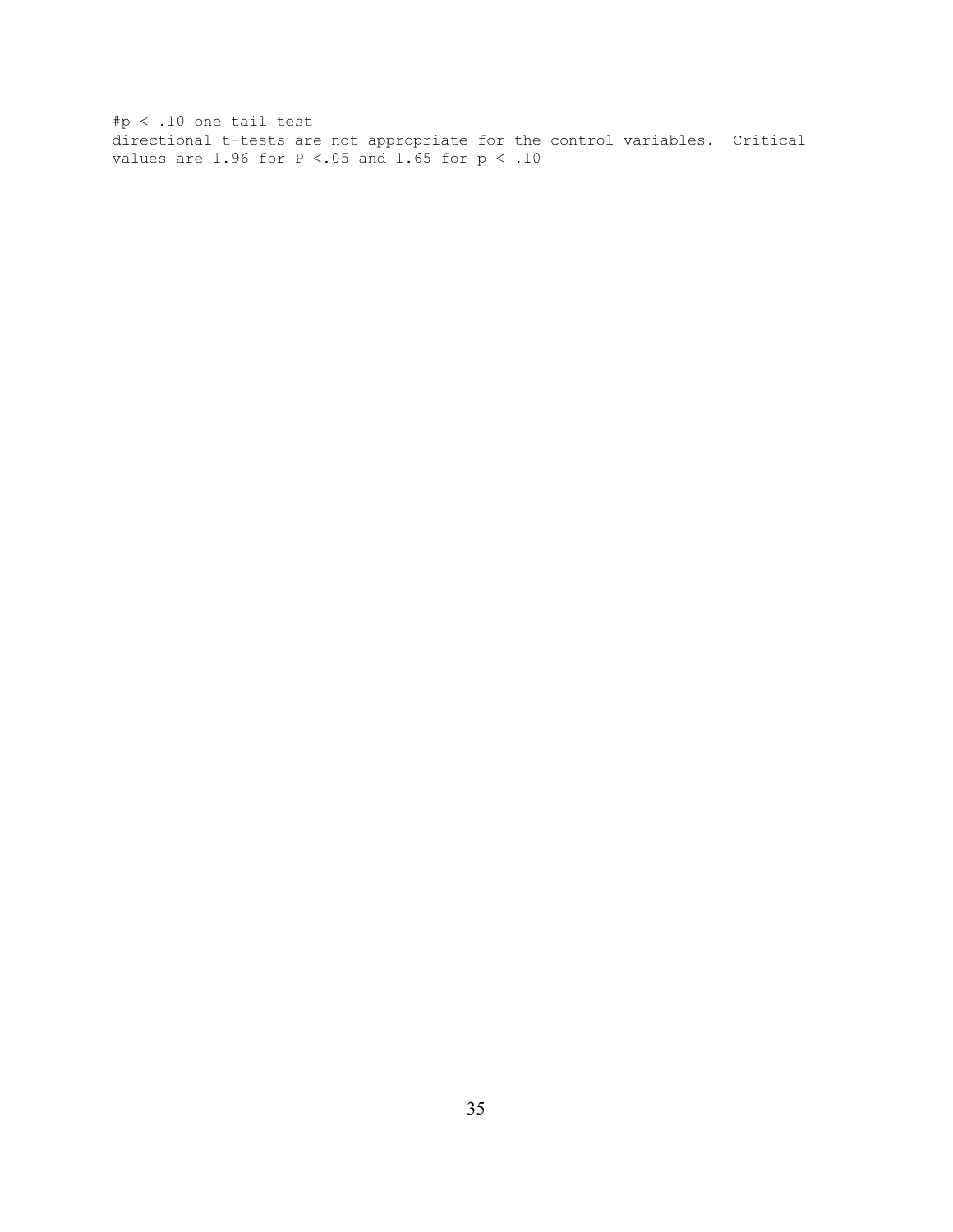# **Table 2. Political Influence on the Bureaucracy II:**

| Dependent Variables = Percent Hispanic Students Who |         |          |         |         |
|-----------------------------------------------------|---------|----------|---------|---------|
|                                                     | Take    | SAT      | ACT     | Above   |
| Independent Variables                               | Test    | Score    | Score   | 1110    |
| Political Control                                   |         |          |         |         |
| Latino Board Percent                                | $.152*$ | $.177*$  | .003#   | .020#   |
|                                                     | (6.92)  | (1.95)   | (1.56)  | (1.62)  |
|                                                     |         |          |         |         |
| Controls                                            |         |          |         |         |
| Lagged Dependent Variable                           | .329    | .271     | .216    | .193    |
|                                                     | (18.90) | (10.40)  | (9.23)  | (8.63)  |
| Anglo Performance                                   | .340    | .433     | .275    | .207    |
|                                                     | (13.81) | (14.65)  | (10.92) | (10.94) |
|                                                     |         |          |         |         |
| Teacher Salary (000)                                | $-.118$ | 1.513    | .016    | .413    |
|                                                     | (0.84)  | (2.13)   | (1.37)  | (4.95)  |
| Instructional \$ (000)                              | 1.815   | $-1.240$ | .017    | $-.541$ |
|                                                     | (1.75)  | (0.19)   | (0.16)  | (0.73)  |
|                                                     |         |          |         |         |
| Black Student %                                     | $-.066$ | $-.433$  | $-.009$ | .010    |
|                                                     | (1.96)  | (2.80)   | (2.24)  | (0.45)  |
| Latino Student %                                    | $-.046$ | $-.332$  | $-.011$ | .001    |
|                                                     | (1.45)  | (2.38)   | (3.75)  | (0.05)  |
|                                                     |         |          |         |         |
| Low Income %                                        | $-.124$ | $-.661$  | $-.015$ | $-.165$ |
|                                                     | (3.52)  | (4.20)   | (4.55)  | (7.31)  |
| Class Size                                          | .118    | $-.179$  | .058    | .069    |
|                                                     | (0.37)  | (0.12)   | (2.12)  | (0.36)  |
|                                                     |         |          |         |         |
| Teacher Experience                                  | $-.292$ | $-.753$  | $-.018$ | $-.245$ |
|                                                     | (1.49)  | (0.77)   | (0.90)  | (1.94)  |
| Noncertified Teachers                               | $-.111$ | .564     | .004    | .044    |
|                                                     | (1.21)  | (1.17)   | (0.38)  | (0.70)  |
|                                                     |         |          |         |         |
| Adjusted R-squared                                  | .31     | .60      | .43     | .37     |
| Standard error                                      | 15.41   | 48.24    | 1.15    | 8.31    |
| F                                                   | 109.41  | 174.07   | 117.42  | 107.20  |
| Ν                                                   | 2623    | 1283     | 1748    | 1968    |
|                                                     |         |          |         |         |
| $*p < .05$ one tail test                            |         |          |         |         |

# **The Base Regressions**

#p < .10 one tail test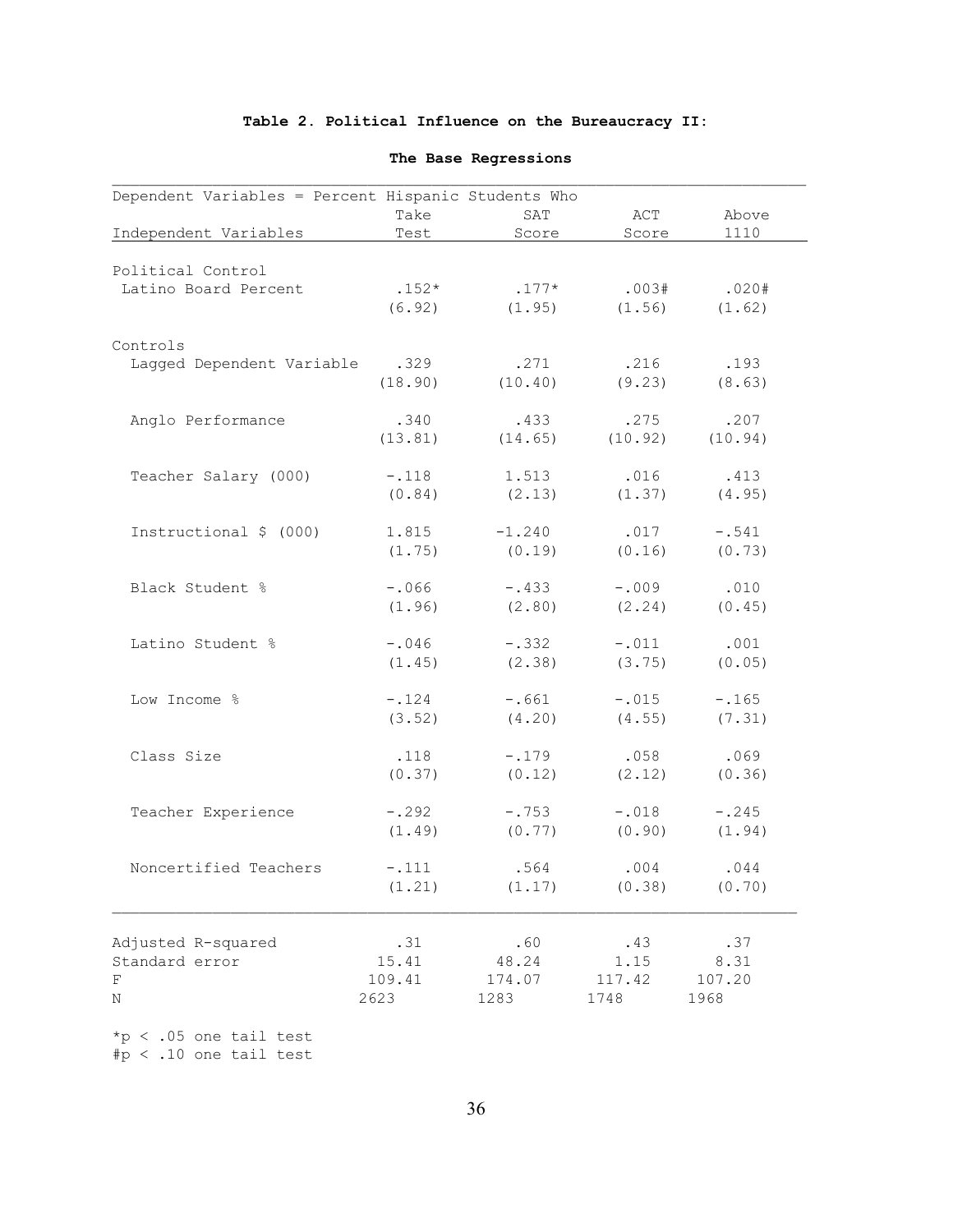directional t-tests are not appropriate for the control variables. Critical values are 1.96 for  $P < .05$  and 1.65 for  $p < .10$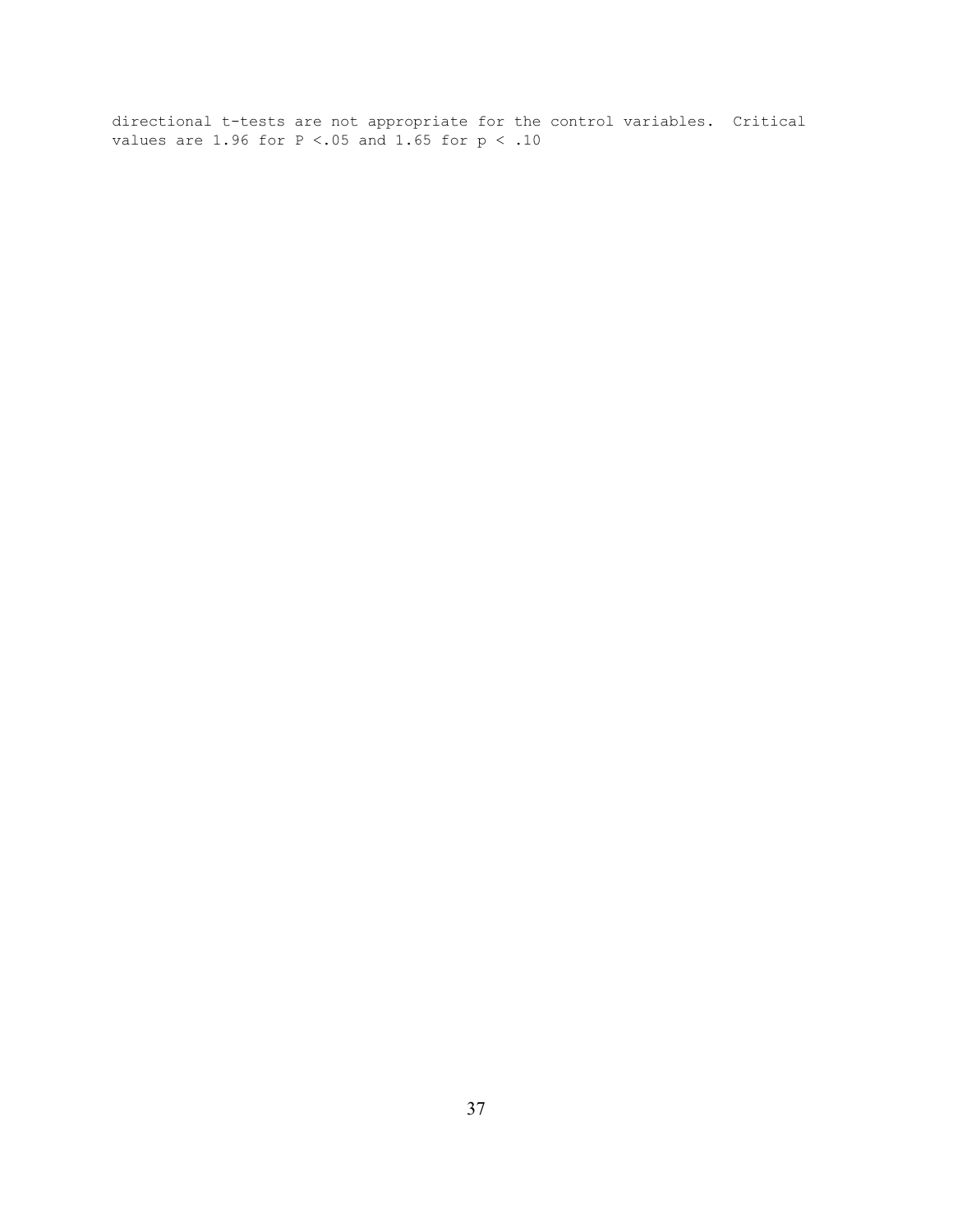## **Table 3. Political Influence and Bureaucratic Values:**

| Dependent Variables = Percent Hispanic Students Who Pass TAAS |                                |         |  |
|---------------------------------------------------------------|--------------------------------|---------|--|
| Independent Variables                                         | Slope                          | t-score |  |
| Political Control<br>Latino Board Percent                     | .006                           | 0.45    |  |
| Latino Board x Latino Teachers x100 .094                      |                                | 5.45    |  |
| Controls<br>Lagged Dependent Variable                         | .420                           | 46.68   |  |
| Anglo Performance                                             | .525                           | 37.90   |  |
| Teacher Salary (000)                                          | .705                           | 13.66   |  |
| Instructional \$ (000)                                        | $-.138$                        | 0.49    |  |
| Black Student %                                               | $-.101$                        | 8.95    |  |
| Latino Student %                                              | $-.144$                        | 15.63   |  |
| Low Income %                                                  | .072                           | 7.03    |  |
| Class Size                                                    | $-.211$                        | 2.45    |  |
| Teacher Experience                                            | $-.286$                        | 4.67    |  |
| Noncertified Teachers                                         | .037                           | 1.77    |  |
| Adjusted R-squared<br>Standard error<br>$\mathbf F$<br>Ν      | .73<br>9.64<br>1698.85<br>7702 |         |  |
|                                                               |                                |         |  |

#### **An Illustration**

Range of marginal impact for Latino Board Members .0058 to .9375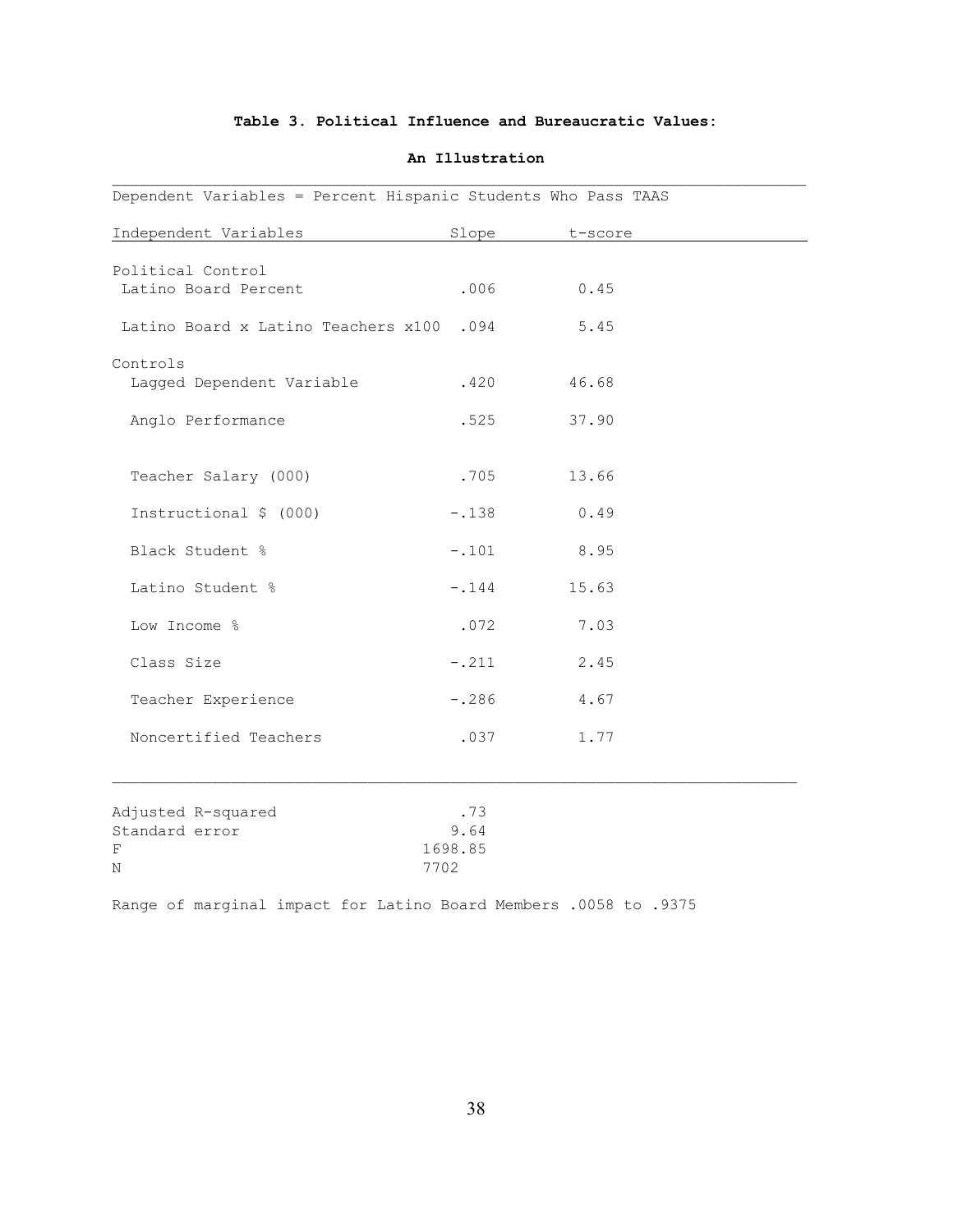Table 4. Bureaucratic Values: Other Dependent Variables

Dependent Variable Slope of the Interaction Attendance + Advanced Classes + Take AP Classes + Pass AP Classes  $+$ Take SAT/ACT + ACT Average  $-$ SAT Average  $+$  $\Delta$ bove 1110 + Consistent Predictions 8 of 9, probability = .002 Note all predictions of theory are positive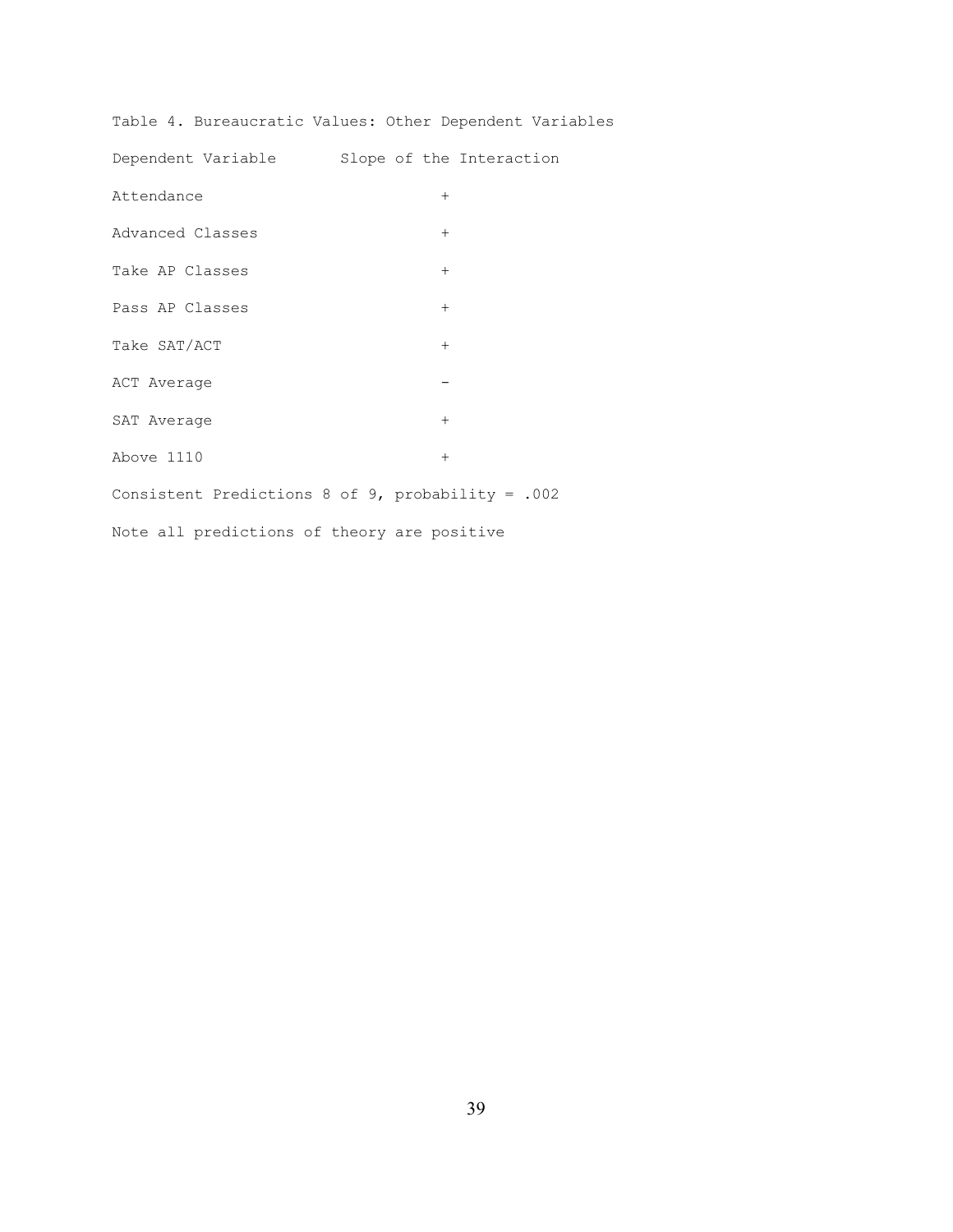| Dependent         |     |                                                 |       |       |  |
|-------------------|-----|-------------------------------------------------|-------|-------|--|
| Variable          |     | Cohesion Leadership Expertise Political Support |       |       |  |
| TAAS Score        |     |                                                 |       |       |  |
| Attendance        |     |                                                 |       |       |  |
| Advanced Classes  |     | $+$                                             | $+$   |       |  |
| Take AP Classes   |     |                                                 |       |       |  |
| Pass AP           | $+$ | $+$                                             |       | $+$   |  |
| Take SAT/ACT      |     |                                                 | $+$   | $+$   |  |
| ACT Average       | $+$ |                                                 |       |       |  |
| SAT Average       |     |                                                 |       |       |  |
| $1110+$           |     |                                                 |       |       |  |
| Probability .0898 |     | .0898                                           | .0898 | .0898 |  |

# **Table 5. Rourke's Theory of Bureaucratic Power and Political Influence**

Overall probability = .002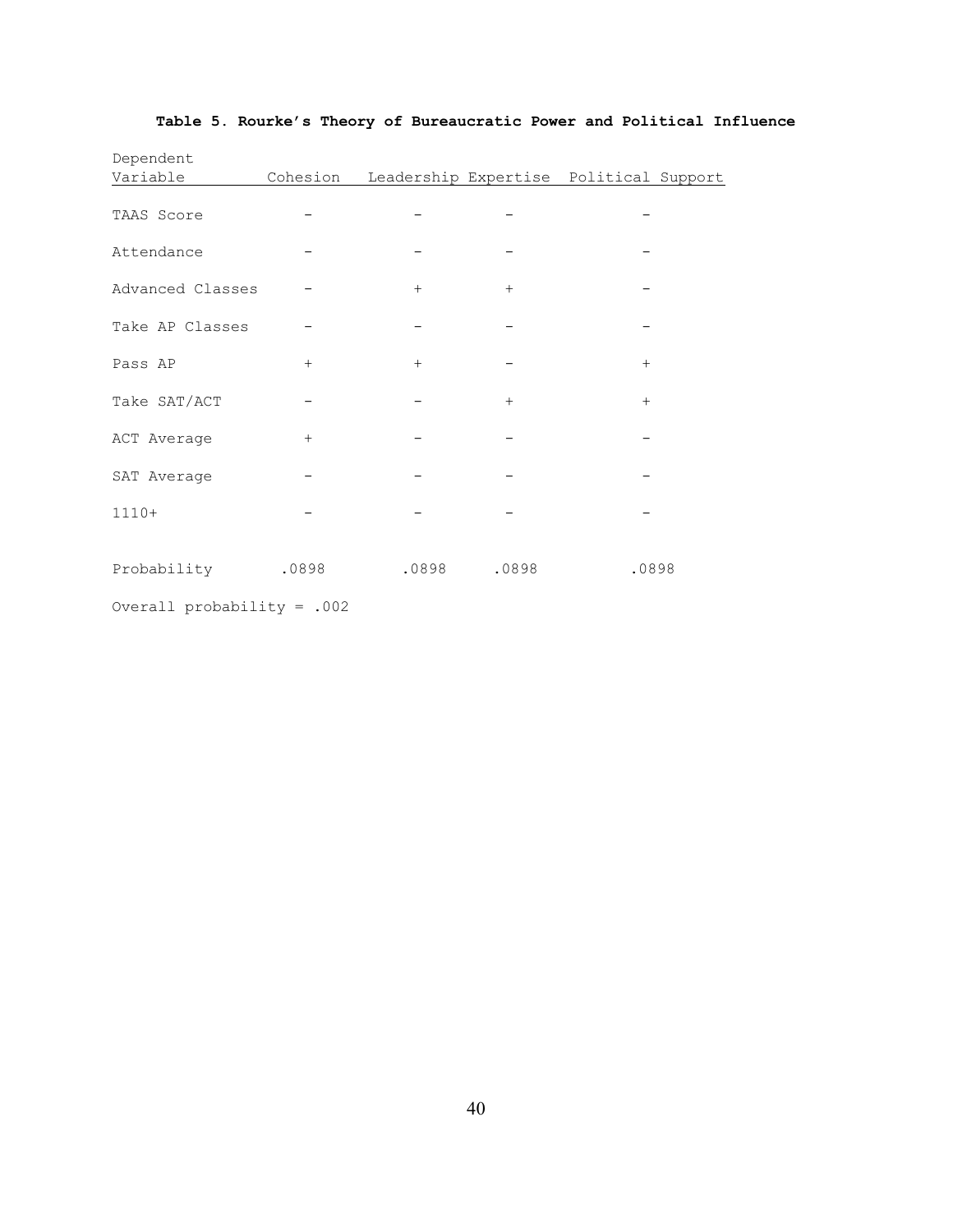| Dependent        |       |                       |       |                |
|------------------|-------|-----------------------|-------|----------------|
| Variable         | Size  | Bureaucracy Resources |       | Centralization |
| TAAS Score       |       | $+$                   | $+$   | $+$            |
| Attendance       |       | $+$                   | $+$   | $+$            |
| Advanced Classes |       | $+$                   | $+$   | $+$            |
| Take AP Classes  |       | $+$                   | $+$   |                |
| Pass AP          | $+$   |                       | $+$   |                |
| Take SAT/ACT     | $+$   |                       | $+$   | $+$            |
| ACT Average      | $+$   | $+$                   | $+$   |                |
| SAT Average      |       |                       | $+$   |                |
| $1110+$          | $+$   |                       | $+$   |                |
| Probability      | .5000 | .746                  | .0025 | .746           |

# **Table 6. Hypotheses from Organization Theory**

Overall probability = .002